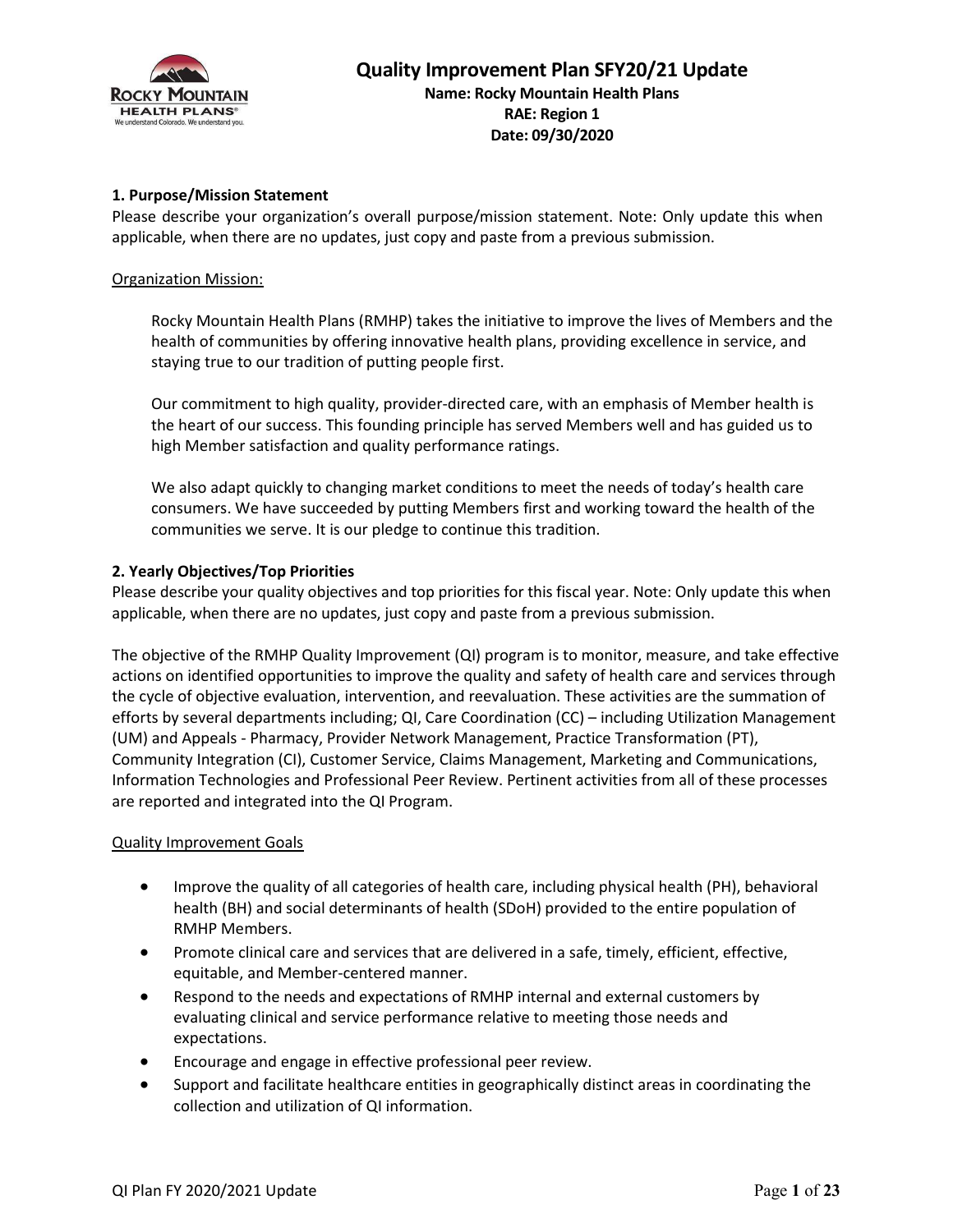

- Evaluate and improve the effectiveness of the QI Program by developing action plans based on measured outcomes.
- Report results of QI efforts.
- Ensure compliance with statutory requirements and accreditation standards.

#### Quality Objectives

- Collect and review information from Members about their experience of care. Develop and implement data-informed performance improvement activities to address areas of concern and opportunities for improvement.
- Review and respond to Member and provider quality of care (QOC) concerns through QOC processes and interdepartmental committee activities. Identify and evaluate related trends, as well as take corrective action if deemed appropriate.
- Monitor and improve Member access to care and continuity of care through interdepartmental committees, as well as Member Advisory Council (MAC) feedback and activities.
- **IMPROVE Member awareness, health literacy and engagement in their own health care.**
- Identify, through multiple mechanisms, important areas of care, safety, and service to be monitored. Initiate and complete necessary activities.
- Promote quality and safety of clinical care by reviewing identified adverse Member outcomes, identifying and evaluating trends and taking corrective action if appropriate.
- Coordinate and facilitate the collection, review and submission of performance measures and QI data pertinent to services provided to RMHP Members by contracting entities.
- Facilitate the development, distribution, and implementation of clinical practice guidelines, regarding the importance and benefits to RMHP membership.
- Use results of performance measurements to continually improve care delivered to the Member including Performance Improvement Projects (PIPs).
- Monitor the diversity, cultural and linguistic needs of Members and determine if actions are required in order to serve the needs of the Member.
- Identify Members with complex healthcare needs, improve coordination of care (COC) and services for Members.
- Identify Members with special healthcare needs as defined by the Department of Health Care Policy and Financing (The Department) and develop mechanisms to assess the quality and appropriateness of care furnished to this population.
- Credentialing/Re-Credentialing of Practitioners.
- Monitor and improve practitioner adherence to standards for preventive, BH treatment and chronic illness care.
- Collaborate with the provider network to manage utilization.
- Collect and review data related to the over and under-utilization of health care services, including partnering with The Department in administering the Client Over-Utilization Program (COUP). This information is used for data-informed interventions with Members and providers.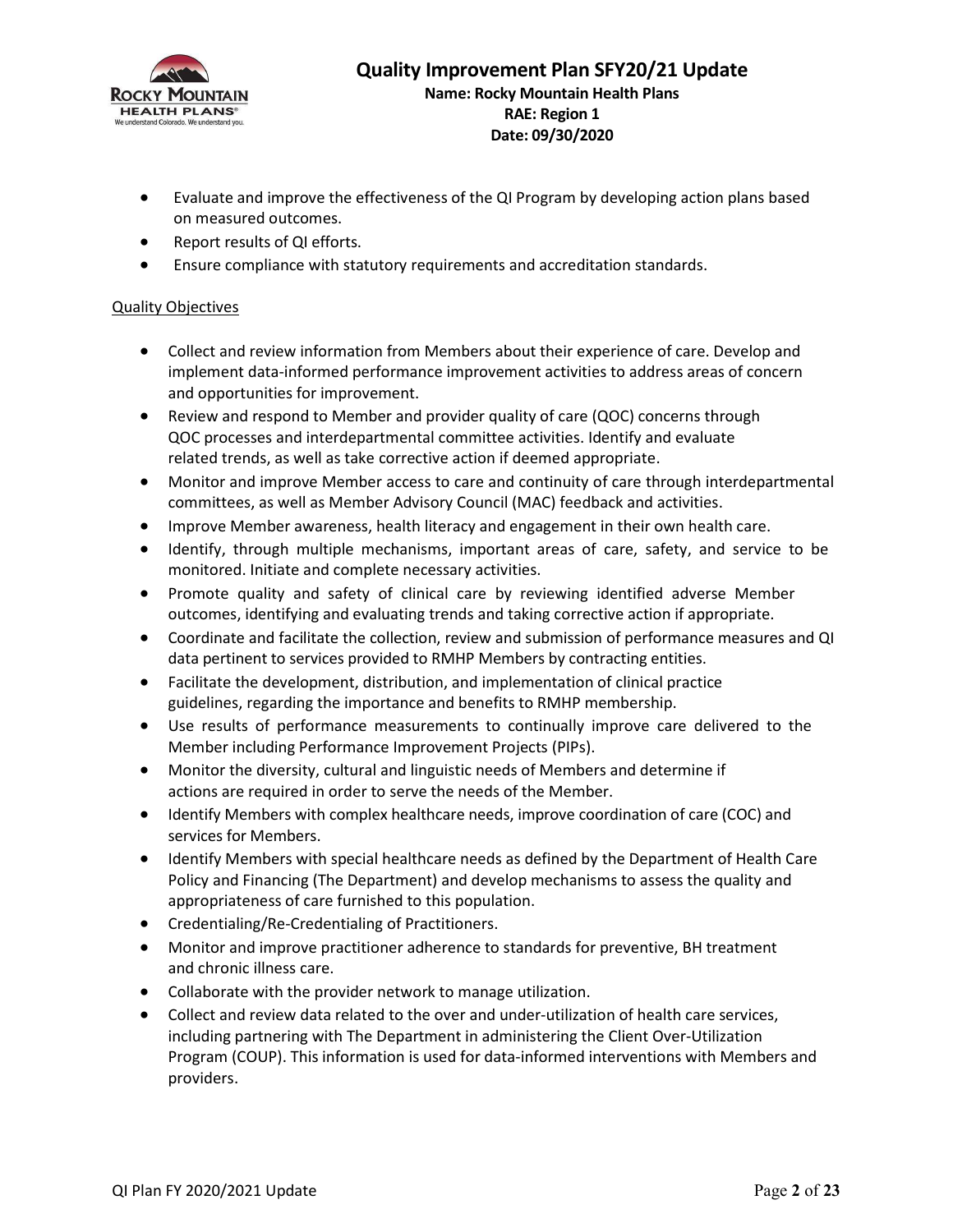

- Monitor and improve practitioner adherence to standards for medical record documentation.
- Participate in external quality reviews.
- Develop continuing medical education (CME) and BH training programs based on results of performance measurements, audits, QI data and Member feedback.
- Report QI activity progress and findings to providers and others, including Members as deemed appropriate. Advance the awareness of the QI program within the organizational structure and processes.

### Top Priorities for Fiscal Year

- Refine the quality assurance (QA) oversight program of the BH network.
- Engage Members and stakeholders in directing and informing performance and quality improvement of the Regional Accountable Entity (RAE).
- Continue data-driven QI processes at both the practice and RAE level.
- Meet or exceed benchmarks for key performance indicators (KPIs), Behavioral Health Incentive Program (BHIPs) measures and PIPs.
- Improve access to high-quality physical and behavioral health care.
- Refine processes to evaluate and incorporate SDoH data into whole-person assessment and stratification with connection to resources.
- Improve maternity-related care.
- Improve diabetes-related care.
- Improve childhood and adolescent immunizations and well-care.
- Improve COC and services for Members with complex needs.

### 3. Quality Program Leadership

Please list the individuals who are in your quality program. Please include their contact information. Note: Only update this when applicable, when there are no updates, just copy and paste from a previous submission.

### Vice President of Clinical Programs, Todd Lessley, Todd.Lessley@rmhp.org

The Vice President of Clinical Programs is responsible for the ongoing development and deployment of Practice Transformation, Care Coordination, Utilization Management, Quality Improvement initiatives and other related initiatives. The director oversees staff of the Practice Transformation team and the Clinical Outcomes Analysis team. The Clinical Program Development and Evaluation Director is responsible for directing the Clinical Outcome Analysis team for the purpose of clinical program evaluation, ongoing monitoring, ongoing improvement, as well as collaboration with all necessary departments and external entities for the effective development, implementation, and integration of initiatives.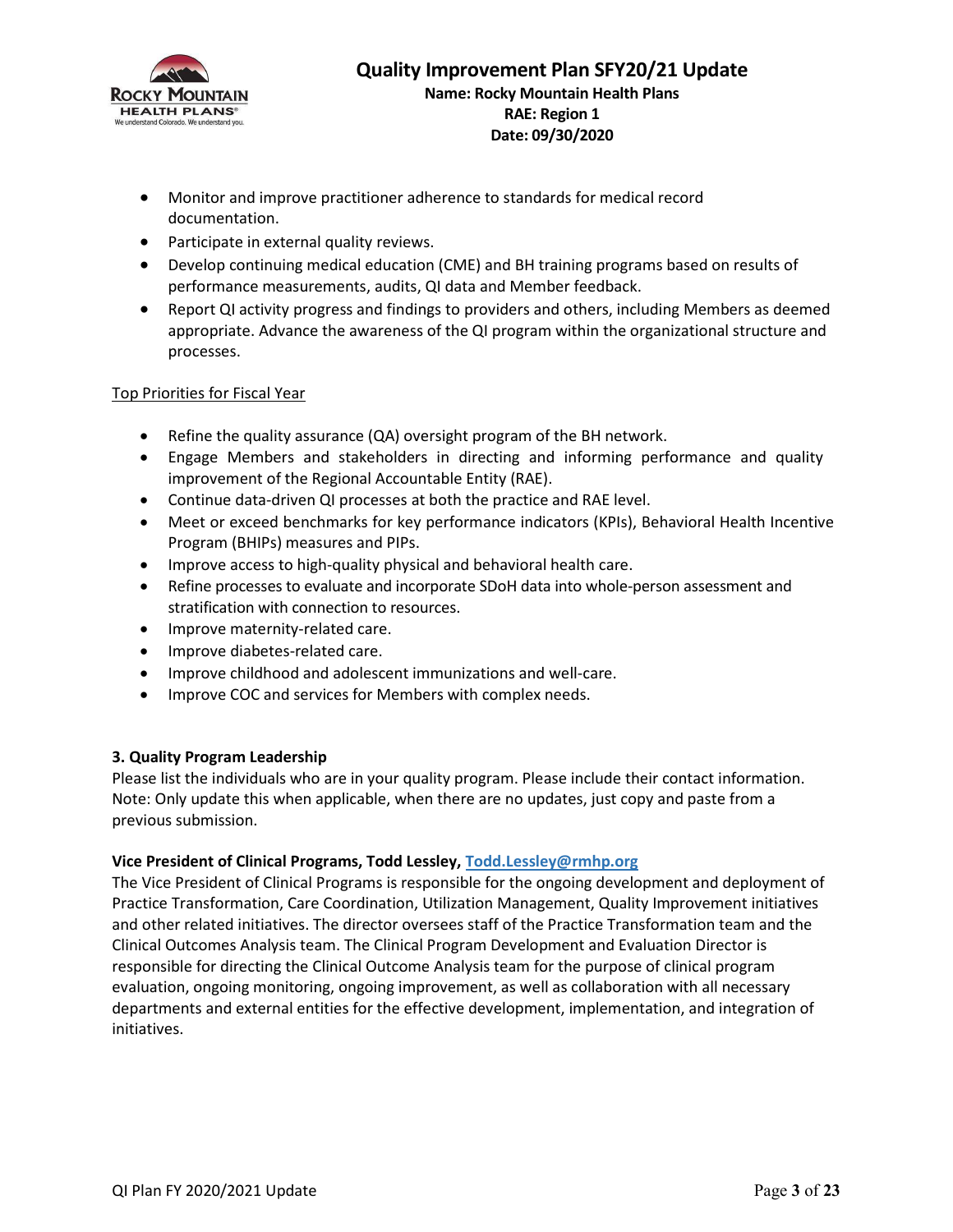

### Quality Improvement Director, Maura Cameron, Maura.Cameron@rmhp.org

The Quality Improvement Director is responsible for executing the daily functioning of the Quality Improvement department. The director oversees credentialing activities, practice quality monitoring, adverse event review, regulatory compliance with quality standards and requirements, National Committee for Quality Assurance (NCQA) accreditation project management, as well as Healthcare Effectiveness Data and Information Set (HEDIS) and Consumer Assessment of Healthcare Providers & Systems (CAHPS) data collection and intervention development to improve performance measures. The director directs and coordinates all QI activities, ensures alignment with federal and state guidelines and sets internal performance goals and objectives.

### Vice President, Community Integration and Regional Accountable Entity Program Officer, Meg Taylor, Meg.Taylor@rmhp.org

The RAE Program Officer is responsible and accountable for monitoring all phases of the RAE contract in accordance with the work plans or timelines determined by The Department. The Program Officer is responsible for ensuring the completion of all work in accordance with contract requirements including, but not limited to, ensuring the accuracy, timeliness and completeness of all work. The Program Officer works closely with all individuals with who are part of the quality leadership team.

#### Behavioral Health Compliance & Quality Assurance Analyst, Steven Robinson,

#### Steven.Robinson@rmhp.org

The Behavioral Health Compliance and Quality Assurance Analyst is responsible for the development, delivery and oversight of the compliance and quality of services of the RAE Capitated BH Benefit. This includes oversight of corrective action plans (CAPs) and monitoring network provider quality, outcomes and access. The Compliance and Quality Assurance Analyst works closely with the RAE Program Officer, the Quality Improvement Director and the Utilization Management Director to evaluate utilization and outcome trends and implement performance improvement initiatives.

#### Quality Improvement Analyst, Marjorie Champenoy, Marjorie.Champenoy@rmhp.org

The Quality Improvement Analyst is responsible for oversight and improvement of the Key Performance Indicators (KPIs) for physical health, KPI Performance Pool (PP) metrics, Behavioral Health Incentive Program (BHIP) measures, and primary care Alternative Payment Model (APM) program metrics. The Quality Improvement Analyst leads population health strategy and program implementation. The Quality Improvement Analyst is responsible for any other quality improvement activities associated with the RAE/Prime contract including the 411 BH validation audit.

### Chief Clinical Officer (Interim), Thomas Cheek, MD, Thomas.Cheek@rmhp.org

The Regional Accountable Entity (RAE) Chief Clinical Officer (CCO) is responsible for defining the overall clinical vision for the organization and provides clinical direction to network management, QI, UM and credentialing divisions. The CCO provides medical oversight, expertise and leadership to ensure the delivery of coordinated and cost-effective services, which support RMHPs Members. Additionally, the CCO participates in strategy development, the design and implementation of innovative clinical programs and interventions with the Health Neighborhood and community.

#### Behavioral Health Medical Director, Stephen Bishop, MD, Stephen.Bishop@rmhp.org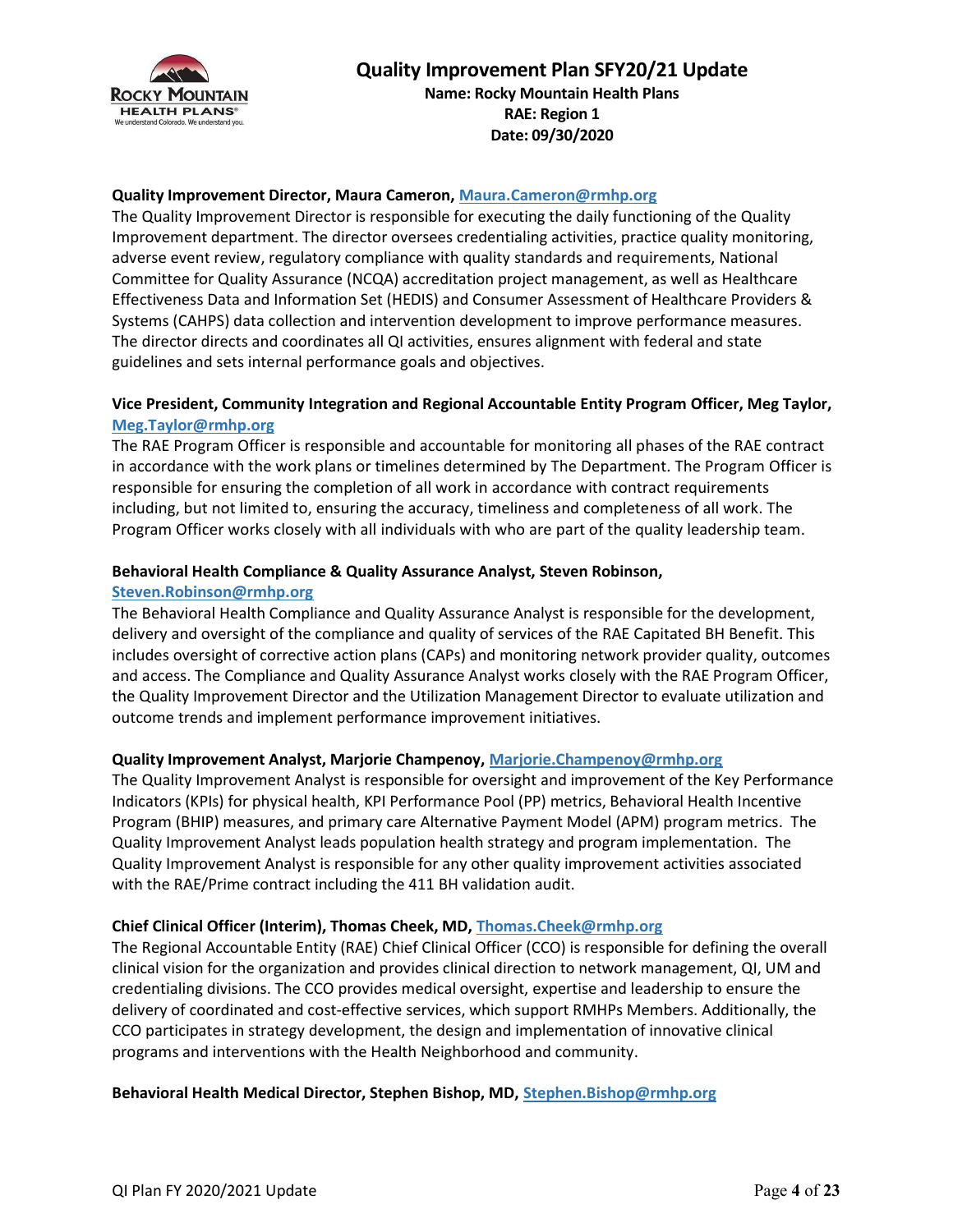

RAE: Region 1 Date: 09/30/2020

The RAE Behavioral Health (BH) Medical Director position is responsible for providing oversight and direction of the UM program and performing QOC and peer reviews as necessary. This individual will interact directly with BH providers and other clinical professionals who consult on various processes and programs. The BH Medical Director is part of a leadership team that manages the development and implementation of evidence-based treatments and medical expense initiatives. Additionally, the BH Medical Director advises leadership on healthcare system improvement opportunities. The BH Medical Director is responsible for maintaining the clinical integrity of the program, including timely peer reviews, appeals and consultations with providers and other community-based clinicians. The BH Medical Director works collaboratively with the CCO, clinical team, and network/quality staff.

### Care Coordination Director, Sandy Dowd, Sandy.Dowd@rmhp.org

The Care Coordination Director is responsible for executing the daily functioning of the Care Coordination Program. The Director oversees all activities related to care coordination. The Care Coordination Director provides oversight of the development and implementation of quality improvement initiatives performed by the RAE Care Coordination and Utilization Management and participates in interdepartmental quality improvement initiatives.

### Regional Accountable Entity Utilization Management Director, Tiffany Kikta,

### Tiffany.Kikta@rmhp.org

The Regional Accountable Entity Utilization Management Director is responsible for leading and developing the RAE UM program and managing the medical review and authorization process. The director is responsible for overseeing the medical appropriateness and necessity of BH services provided to Members and works closely with the Care Coordination director who leads the oversight of prospective and concurrent reviews of services covered by the Capitated Behavioral Health Benefit and Prime Managed Care Organization. The director is also responsible for analyzing and monitoring utilization trends, identifying problem areas and recommending action plans for resolution.

### Vice President, Network Strategy and Operations, Dale Renzi, Dale.Renzi@rmhp.org

The Vice President of Network Strategy and Operations is responsible for executing the daily functioning of the Provider Network Management and Corporate Contract and Benefit Configuration Departments. The Vice President oversees all contractual and administrative activities related to provider networks and system set up for provider contracts and Member benefit plans. This includes provider contracting, provider relations, contract administration, and benefit and contract configuration. The Provider Network Management department works with the provider communities to create a robust provider network that meets and or exceeds the access needs of communities at reasonable rates. The Corporate Contract and Benefit Configuration Department is responsible for the system set up of all provider contracts, Member benefit plans and claims. The Vice President collaborates with the clinical and operational departments related to quality and access standards, as well as actively participates in several QI committees, including but not limited to; ownership of the Network Advisory Council and attending and reporting to the Quality Improvement Committee (QIC).

### Senior Director of Business Operations, Marci O'Gara, Marci.O'Gara@rmhp.org

The Senior Director of Business Operations is responsible for executing the daily functioning of Customer Service, Appeals and Grievances and Claims departments. The Senior Director of Business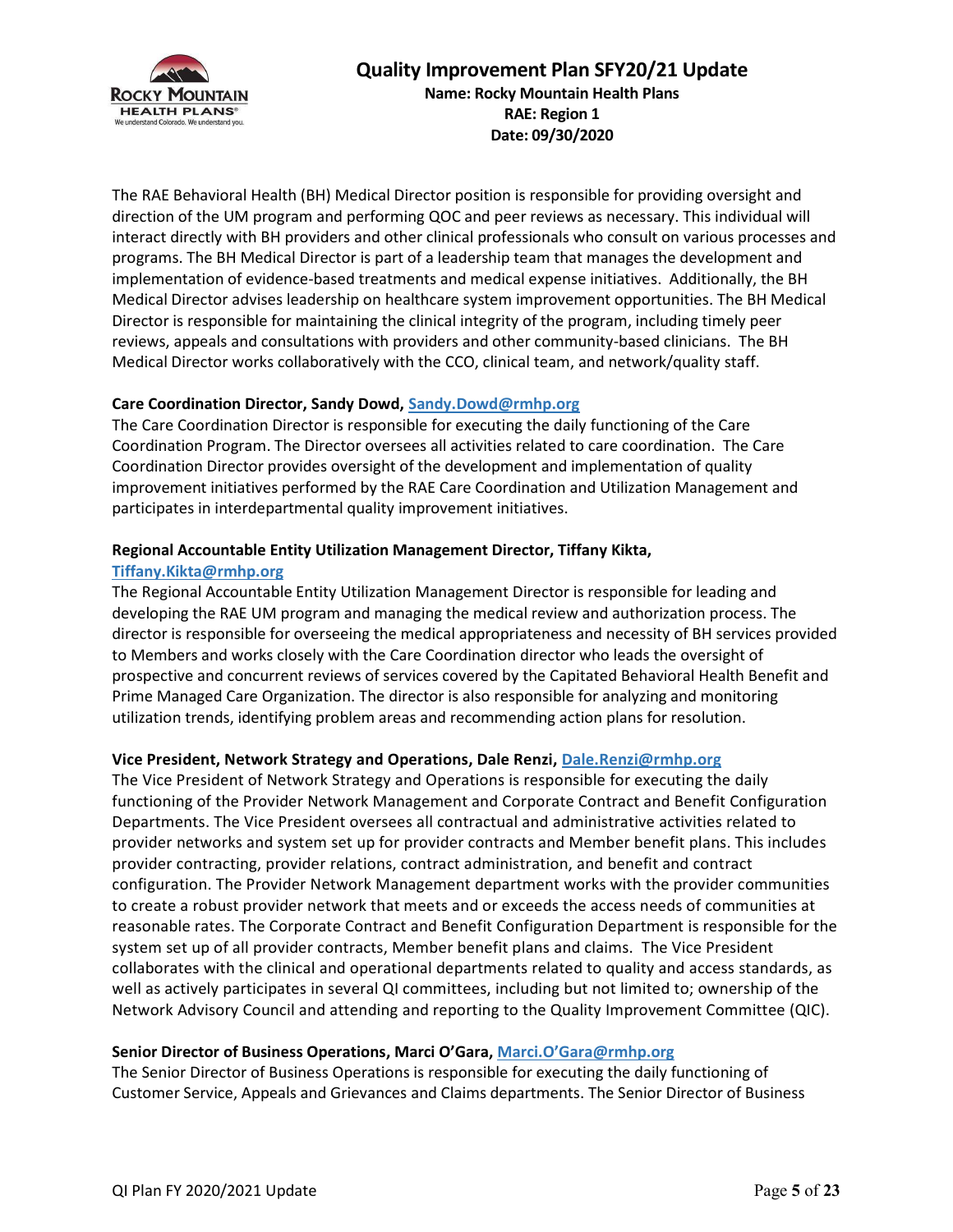

Name: Rocky Mountain Health Plans RAE: Region 1 Date: 09/30/2020

Operations oversees all aspects of the RAE OneCall Center and evaluates the quality and effectiveness of the Customer Service department through routine monitoring of performance measures. The Senior Director of Business Operations oversees all aspects of claims processing including assuring compliance with all state and federal regulatory requirements and collaborates with multiple departments to evaluate the Members health plan experience. The Senior Director also actively participates in several QI committees by chairing the Member Experience Advisory Council (MEAC) and attending the QIC.

### Internal Audit Director, Jerry Spomer, Jerry.Spomer@rmhp.org

The Internal Audit Director is responsible for executing the daily functioning of the Internal Audit department. The director oversees all activities related to internal financial, operational and compliance audits, fraud investigations and quality assurance processes of new provider contracts and Member plans. The Internal Audit Director participates in collaborative efforts organization wide to improve processes that directly or indirectly impact RMHPs Members.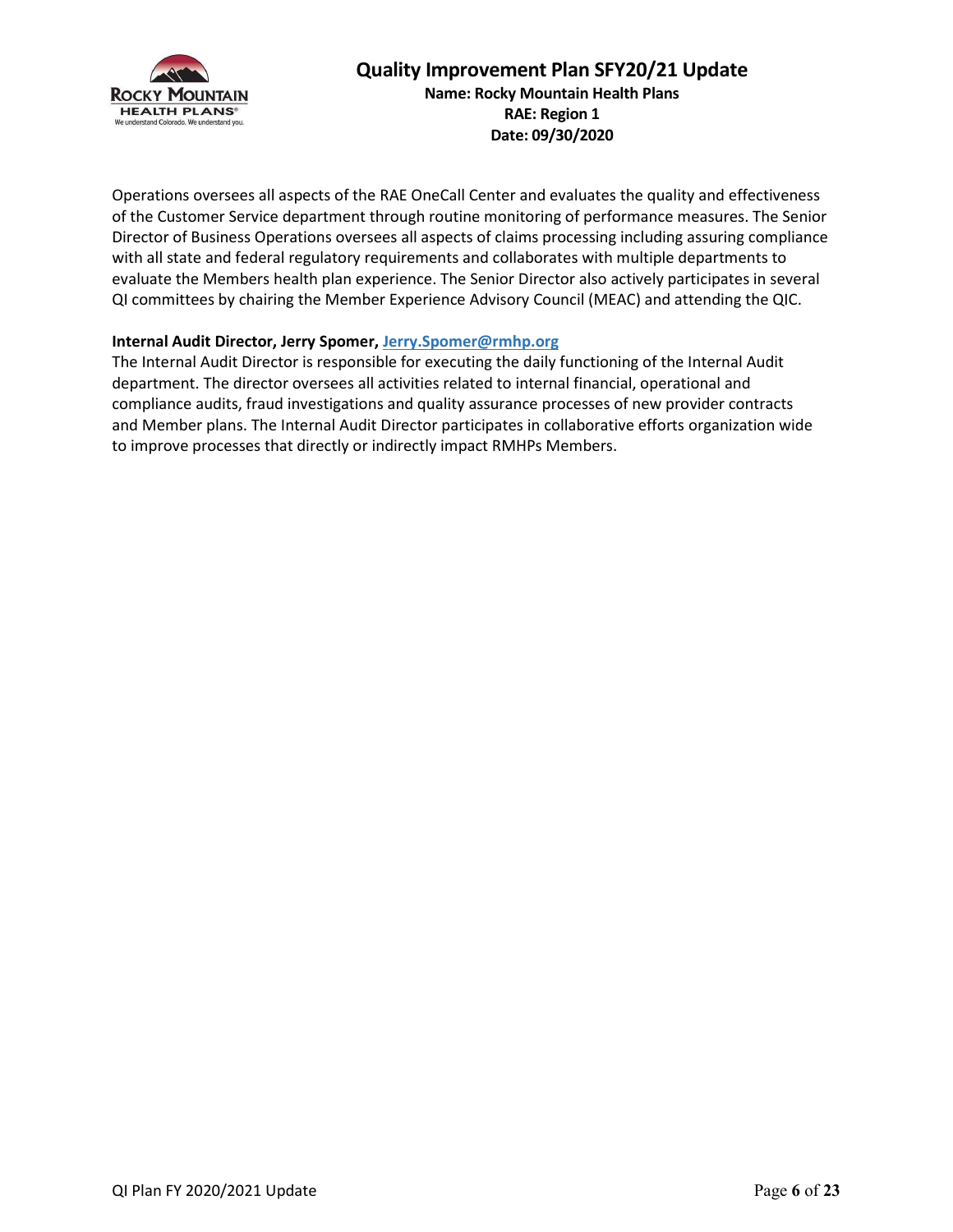

Name: Rocky Mountain Health Plans RAE: Region 1 Date: 09/30/2020

Please fill out the following template for all projects that are associated with the programs listed in the gray boxes.

| Goal                                                                           | <b>Fiscal Year Objectives</b>                                                                                                                                                                 | <b>Targeted Due Date</b>                                                 | Update                                                                                                                                                                                                                                                                                                                                                                                                                                                                                                                                                                                          |
|--------------------------------------------------------------------------------|-----------------------------------------------------------------------------------------------------------------------------------------------------------------------------------------------|--------------------------------------------------------------------------|-------------------------------------------------------------------------------------------------------------------------------------------------------------------------------------------------------------------------------------------------------------------------------------------------------------------------------------------------------------------------------------------------------------------------------------------------------------------------------------------------------------------------------------------------------------------------------------------------|
| <b>Collection and Submission of Performance Measurement Data</b>               |                                                                                                                                                                                               |                                                                          |                                                                                                                                                                                                                                                                                                                                                                                                                                                                                                                                                                                                 |
| Regional Accountable Entity<br>(RAE), Performance<br>Improvement Project (PIP) | Fiscal year (FY) 2018-2019/2019-<br>2020: Improve the rate of<br>depression screenings in the<br>primary care setting and follow-<br>up with a BH provider following a<br>positive screening. | FY 2018/2019-2019/2020:<br>6/30/20, closed out early<br>due to COVID-19. | FY 2018/2019-2019/2020 - Closed:<br>The practice successfully moved<br>through Modules 1, 2, & 3 of the<br>Rapid Cycle PIP process. Narrowed<br>intervention was identified for the<br>focus of FY 2019/2020 (Module 4 -<br>Intervention testing). The<br>intervention that Colorado Mountain<br>Medical (CMM) conducted was a<br>health texting campaign through: new<br>software, Relatient, to engage<br>Members and encourage an annual<br>wellness visit (AWV), which will<br>include depression screening. This PIP<br>closed early with incomplete<br>evaluation due to COVID-19 impact. |
|                                                                                | FY 2020-2021/2021-2022:<br>Improve the rate of depression<br>screenings in a primary care<br>setting and follow-up with a BH<br>provider following a positive<br>screening.                   | FY 2020/2021-2021/2022:<br>6/30/22                                       | FY 2020/2021-2021/2022 - In<br>progress: RMHP is in the planning<br>stage for establishing the new PIP.<br>Module 1 is due December, 2020.                                                                                                                                                                                                                                                                                                                                                                                                                                                      |
| <b>RAE PIP</b>                                                                 | FY 2018/2019-2019/2020:<br>Improve well child visits (WCV)<br>for children for Medicaid<br>Members ages 15 -18 years old.                                                                     | FY 2018/2019-2019/2020:<br>6/30/2020, closed early due<br>to COVID-19.   | FY 2018/2019-2019/2020 - Closed:<br>The practice successfully moved<br>through Modules 1, 2, & 3 of the<br>Rapid Cycle PIP process. A narrowed                                                                                                                                                                                                                                                                                                                                                                                                                                                  |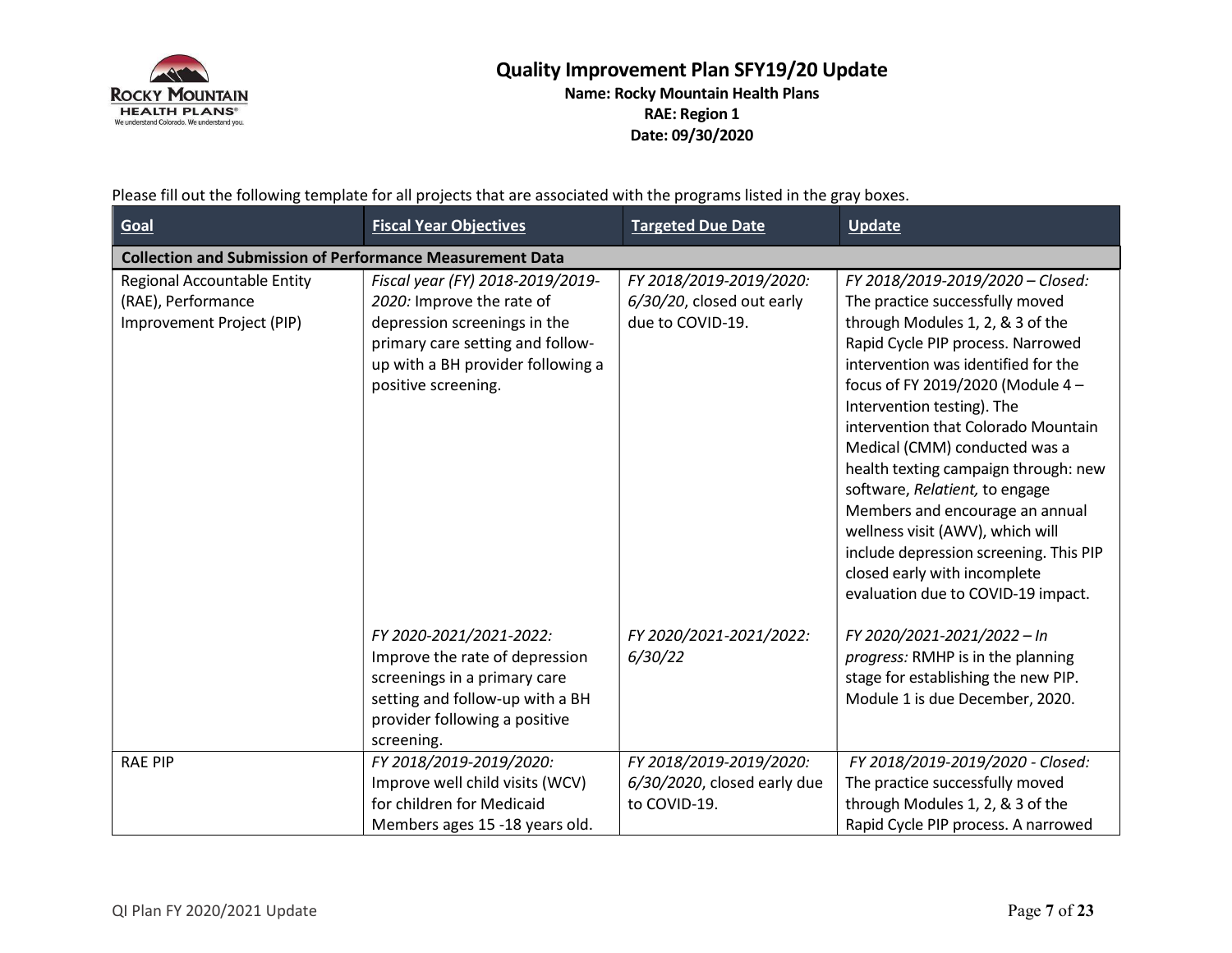

|                                   |                                                                                                       | FY 2020/2021-2021/2022:<br>A secondary RAE BH PIP is<br>not required for this period. | intervention was identified for the<br>focus of FY 2019/2020 (Module 4-<br>Intervention testing). The<br>intervention that Mountain Family<br>Health Center (MFHC) conducted was<br>a text reminder campaign for<br>Members that have not been seen in<br>prior 12 months or attributed to a<br>practice, but not seen. Goal was to<br>increase engagement of Members to<br>complete AWVs. This PIP closed early<br>with incomplete evaluation due to<br>COVID-19 impact.                                                                                                              |
|-----------------------------------|-------------------------------------------------------------------------------------------------------|---------------------------------------------------------------------------------------|----------------------------------------------------------------------------------------------------------------------------------------------------------------------------------------------------------------------------------------------------------------------------------------------------------------------------------------------------------------------------------------------------------------------------------------------------------------------------------------------------------------------------------------------------------------------------------------|
| Child Health Plan Plus (CHP+) PIP | FY 2018/2019-2019/2020:<br>Improve WCV for children for<br>Medicaid Members ages 15 -18<br>years old. | FY 2018/2019-2019/2020:<br>6/30/2020, ended early due<br>to COVID-19.                 | FY 2018/2019-2019/2020 - Closed:<br>The practice successfully moved<br>through Modules 1, 2, & 3 of the<br>Rapid Cycle PIP process. A narrowed<br>intervention was identified for the<br>focus of FY 2019/2020 (Module 4-<br>Intervention testing). The<br>intervention that MFHC conducted<br>was a text reminder campaign for<br>Members that have not been seen in<br>prior 12 months or attributed to<br>practice, but not seen. Goal was to<br>increase engagement of Members to<br>complete AWVs. This PIP closed early<br>with incomplete evaluation due to<br>COVID-19 impact. |
|                                   |                                                                                                       |                                                                                       |                                                                                                                                                                                                                                                                                                                                                                                                                                                                                                                                                                                        |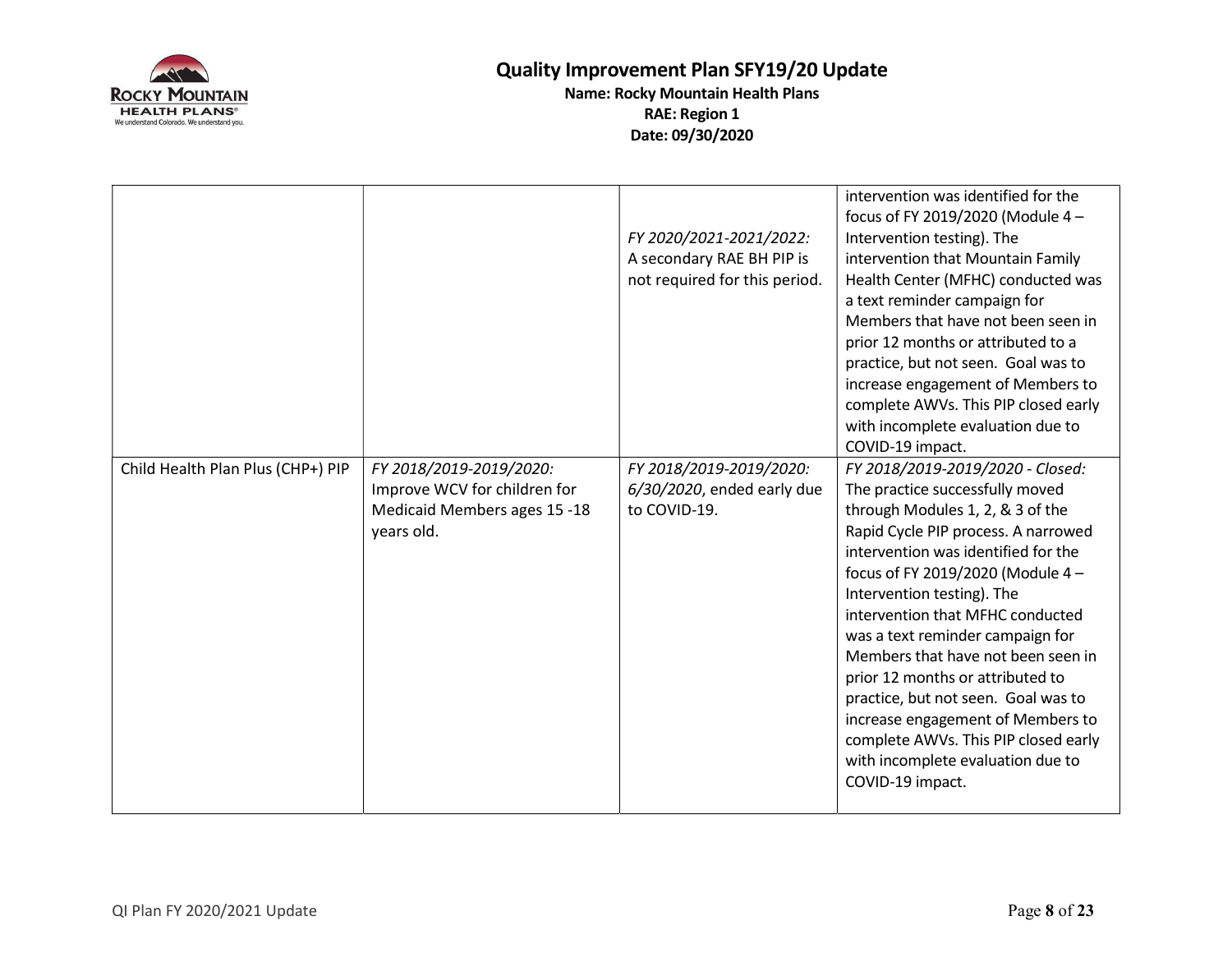

|           | FY 2020/2021-2021/2022:           | FY 2020/2021-2021/2022:    | FY 2020/2021-2021/2022 - In           |
|-----------|-----------------------------------|----------------------------|---------------------------------------|
|           | Improve the rate of depression    | 6/30/2022                  | progress: RMHP is in the planning     |
|           | screenings in a primary care      |                            | stage for establishing the new PIP.   |
|           | setting and follow-up with a BH   |                            | Module 1 is due December 2020.        |
|           | provider following a positive     |                            |                                       |
|           | screening.                        |                            |                                       |
| Prime PIP | FY 2018/2019-2019/2020:           | FY 2018/2019-2019/2020:    | FY 2018/2019-2019/2020 - Closed:      |
|           | Increase the percentage of adult  | 6/30/2020, ended early due | The practice successfully moved       |
|           | Prime Members who receive         | to COVID-19.               | through Modules 1, 2, & 3 of the      |
|           | effective pharmacotherapy for     |                            | Rapid Cycle PIP process. Narrowed     |
|           | opioid use disorder (OUD) or      |                            | intervention was identified for the   |
|           | alcohol use disorder (AUD) within |                            | focus of FY 2019/2020 (Module 4-      |
|           | 60 days of diagnosis of an OUD or |                            | Intervention testing). The            |
|           | AUD.                              |                            | intervention that Foresight Family    |
|           |                                   |                            | Practice (FFP) conducted was peer     |
|           |                                   |                            | and family support engagement         |
|           |                                   |                            | through a new referral structure and  |
|           |                                   |                            | relationship with Mind Springs Health |
|           |                                   |                            | (MSH) to engage Members for a         |
|           |                                   |                            | complete initiation of their          |
|           |                                   |                            | medication assistance treatment       |
|           |                                   |                            | (MAT) treatment within 60 days of     |
|           |                                   |                            | diagnosis. This PIP closed early with |
|           |                                   |                            | incomplete evaluation due to COVID-   |
|           |                                   |                            | 19 impact.                            |
|           |                                   |                            |                                       |
|           | FY 2020/2021-2021/2022:           | FY 2020/2021-2021/2022:    | FY 2020/2021-2021/2022 - In           |
|           | Improve the rate of depression    | 6/30/2022                  | progress: RMHP is in the planning     |
|           | screenings in a PC setting and    |                            | stage for setting up the new PIP.     |
|           | follow-up with a BH provider      |                            | Module 1 is due December 2020.        |
|           | following a positive screening.   |                            |                                       |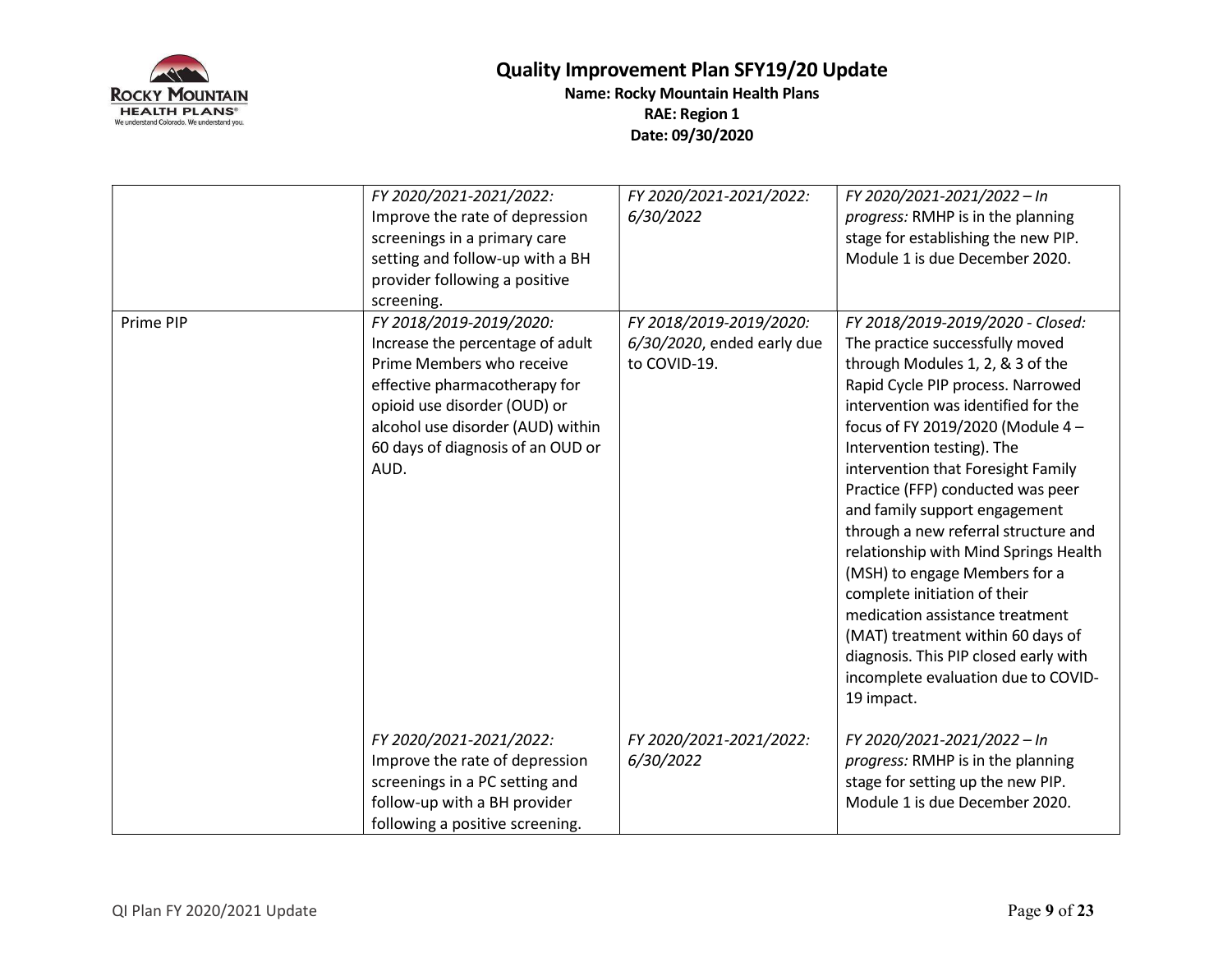

| successful PAC project plan to<br>decrease avoidable health care<br>costs for 3 of the top 5 episodes<br>of care using Prometheus data. |                                                 | FY 2018/2019 - Completed: The PAC<br>plan focused on PT and CC<br>interventions for diabetes,<br>depression/anxiety, and substance<br>use disorder (SUD).                                                                                                                  |
|-----------------------------------------------------------------------------------------------------------------------------------------|-------------------------------------------------|----------------------------------------------------------------------------------------------------------------------------------------------------------------------------------------------------------------------------------------------------------------------------|
|                                                                                                                                         | FY 2019/2020: Fall 2020                         | FY 2019/2020 - Completed: The PAC<br>plan continued the focus on PT and<br>CC interventions for diabetes,<br>depression/anxiety, and SUD.                                                                                                                                  |
|                                                                                                                                         | FY 2020/2021: Fall 2021                         | FY 2020/2021 - In progress: The PAC<br>plan focus continues with PT and CC<br>interventions, however the 3<br>episodes of focus changed to SUD,<br>diabetes and Chronic Obstructive<br>Pulmonary Disease (COPD). Final<br>plan approval is expected early<br>October 2020. |
| Support practices in intervention<br>development to improve health<br>outcomes in the identified<br>measures related to physical        | Quarterly:<br>FY 2018/2019: Fall/Winter<br>2019 | FY 2018/2019 - Completed: RMHP<br>met 3 of 8 KPIs for Q1, 5 of 8 KPIs for<br>Q2, 4 of 8 KPIs for Q3, and 5 of 8 KPIs                                                                                                                                                       |
| health (PH) under the<br>Accountable Care Collaborative<br>(ACC).                                                                       | FY 2019/2020: Fall/Winter<br>2020               | for Q4.<br>FY 2019/2020 - Completed: RMHP<br>met 5 of 8 KPIs for Q1, 5 of 8 KPIs for<br>Q2. Q3 and Q4 results are not<br>finalized.                                                                                                                                        |
|                                                                                                                                         |                                                 |                                                                                                                                                                                                                                                                            |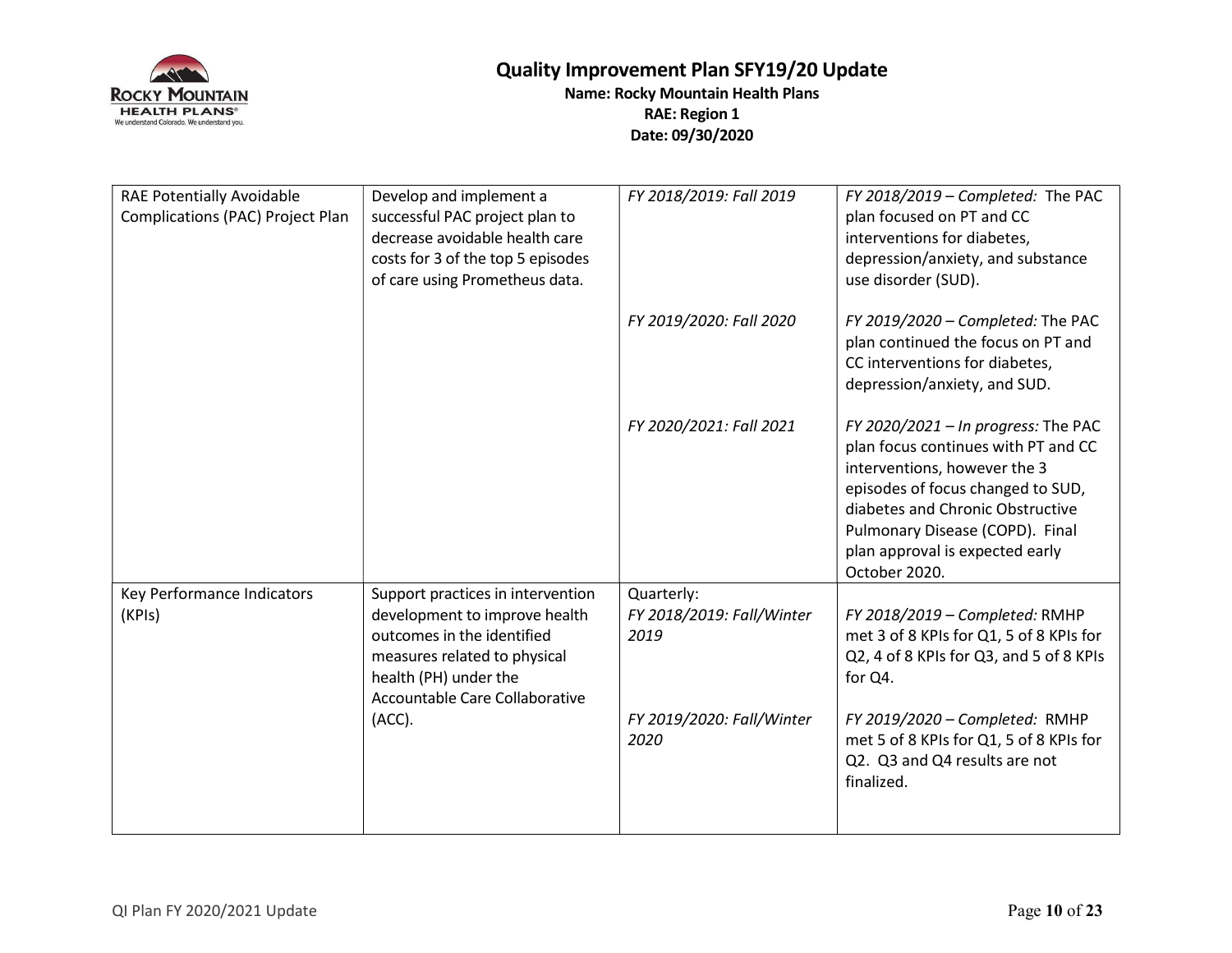

|                                    |                                                                                                                                     | FY 2020/2021: Fall/Winter<br>2021 | FY 2021/2022 - In progress: RMHP<br>continues to actively develop and<br>support interventions for KPIs.                                                                                                                                 |
|------------------------------------|-------------------------------------------------------------------------------------------------------------------------------------|-----------------------------------|------------------------------------------------------------------------------------------------------------------------------------------------------------------------------------------------------------------------------------------|
| <b>Behavioral Health Incentive</b> | <b>Support Community Mental</b>                                                                                                     | Annual:                           |                                                                                                                                                                                                                                          |
| Program (BHIP) Measures            | Health Centers (CMHCs) and<br>other behavioral health providers<br>in intervention development to<br>improve health outcomes in the | FY 2018/2019: Winter 2019         | FY 2018/2019 - Completed: Region 1<br>met targets for BHIP indicator's 1, 4,<br>& 5.                                                                                                                                                     |
|                                    | identified measures related to BH<br>under the ACC.                                                                                 | FY 2019/2020: Winter 2020         | FY 2019/2020 - Completed: Annual<br>performance rates are not finalized<br>for BHIP Indicator's.                                                                                                                                         |
|                                    |                                                                                                                                     | FY 2020/2021: Winter 2021         | FY 2020/2021 - In progress: RMHP<br>continues to actively develop and<br>support interventions for BHIPs.                                                                                                                                |
| RAE Population Health Plan         | Develop a population health                                                                                                         | Quarterly:                        |                                                                                                                                                                                                                                          |
|                                    | reporting template that allows us<br>to meaningfully assess RMHP<br>programs.                                                       | FY 2018/2019                      | FY 2018/2019 - Retired: Completed<br>Q2 and Q3 report. Q4 report<br>requirement was waived by The<br>Department. The population health<br>structure and guidance are updated<br>in collaboration between The<br>Department and the RAEs. |
| <b>Population Management</b>       | Develop a PMSP that allows                                                                                                          | Annual:                           |                                                                                                                                                                                                                                          |
| Strategic Plan (PMSP)              | RMHP evaluate and monitor<br>population health strategies to<br>improve health outcomes for<br>Members.                             | FY 2019/2020                      | FY 2020/2021 - In progress: PMSP<br>submitted August 2020, accepted<br>with changes. Resubmission in<br>September 2020. Ongoing<br>monitoring and maintenance for<br>strategies and milestones.                                          |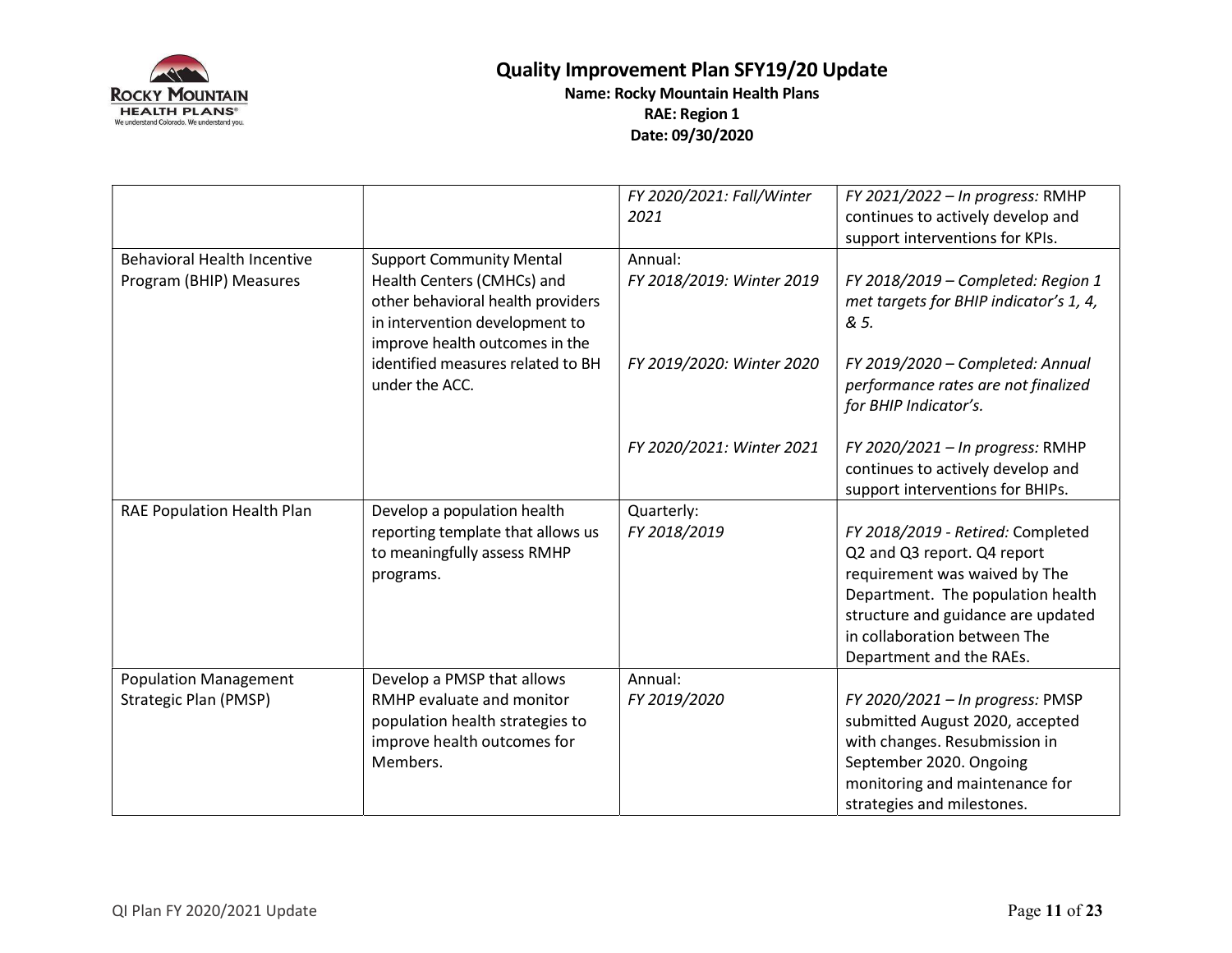

| <b>Accountable Health</b><br>Communities Model (AHCM)<br>Program Performance | Evaluate screening volume,<br>connection to navigation and<br>other relevant program metrics<br>to assess program outcomes and<br>compliance.                                                                                  | Quarterly:<br>FY 2018/2019           | FY 2018/2019 - In progress: Up to<br>date on quarterly reporting.                                                                                                                                                                                  |
|------------------------------------------------------------------------------|--------------------------------------------------------------------------------------------------------------------------------------------------------------------------------------------------------------------------------|--------------------------------------|----------------------------------------------------------------------------------------------------------------------------------------------------------------------------------------------------------------------------------------------------|
| <b>Population Assessment</b>                                                 | Conduct a system-wide<br>population assessment of the<br>needs of our population and the<br>resources allocated to address                                                                                                     | Annual:<br>FY 2017/2018              | FY 2017/2018 - Completed: 2017<br>and 2018 assessments are complete.                                                                                                                                                                               |
|                                                                              | those needs.                                                                                                                                                                                                                   | FY 2019/2020                         | FY 2019/2020 - Completed:<br>Assessments will be completed in<br>Spring 2020.                                                                                                                                                                      |
|                                                                              |                                                                                                                                                                                                                                | FY 2020/2021                         | FY 2020/2021 - In process:<br>Assessments will be completed in<br>Spring 2021.                                                                                                                                                                     |
| Rocky Mountain Health Plans<br>Quality Improvement Program<br>(RQUIP)        | Improve BH access to Members<br>with SUD related utilization.<br>Increase number of Members<br>connected to a PCMP. Address<br>Members SDoH. Improve COC to<br>address Members with needs<br>across the domains of healthcare. | FY 2018/2019                         | FY 2018/2019 -<br>Completed/Discontinued: This<br>program was sunset in June 2019.                                                                                                                                                                 |
| <b>Clinical Practice Guidelines</b><br>(CPG)                                 | Facilitate the development,<br>distribution and implementation<br>of clinical practice guidelines<br>regarding the importance and<br>benefits to RMHP membership.                                                              | FY 2018/2019-2019/2020:<br>6/30/2020 | FY 2018/2019-2019/2020-<br>Completed: The RMHP PT Team<br>updated all of the eCQM Toolkits and<br>white papers with the most recent<br>eCQM updates/clinical guidelines.<br>These were disseminated ad hoc<br>during practice meetings, in monthly |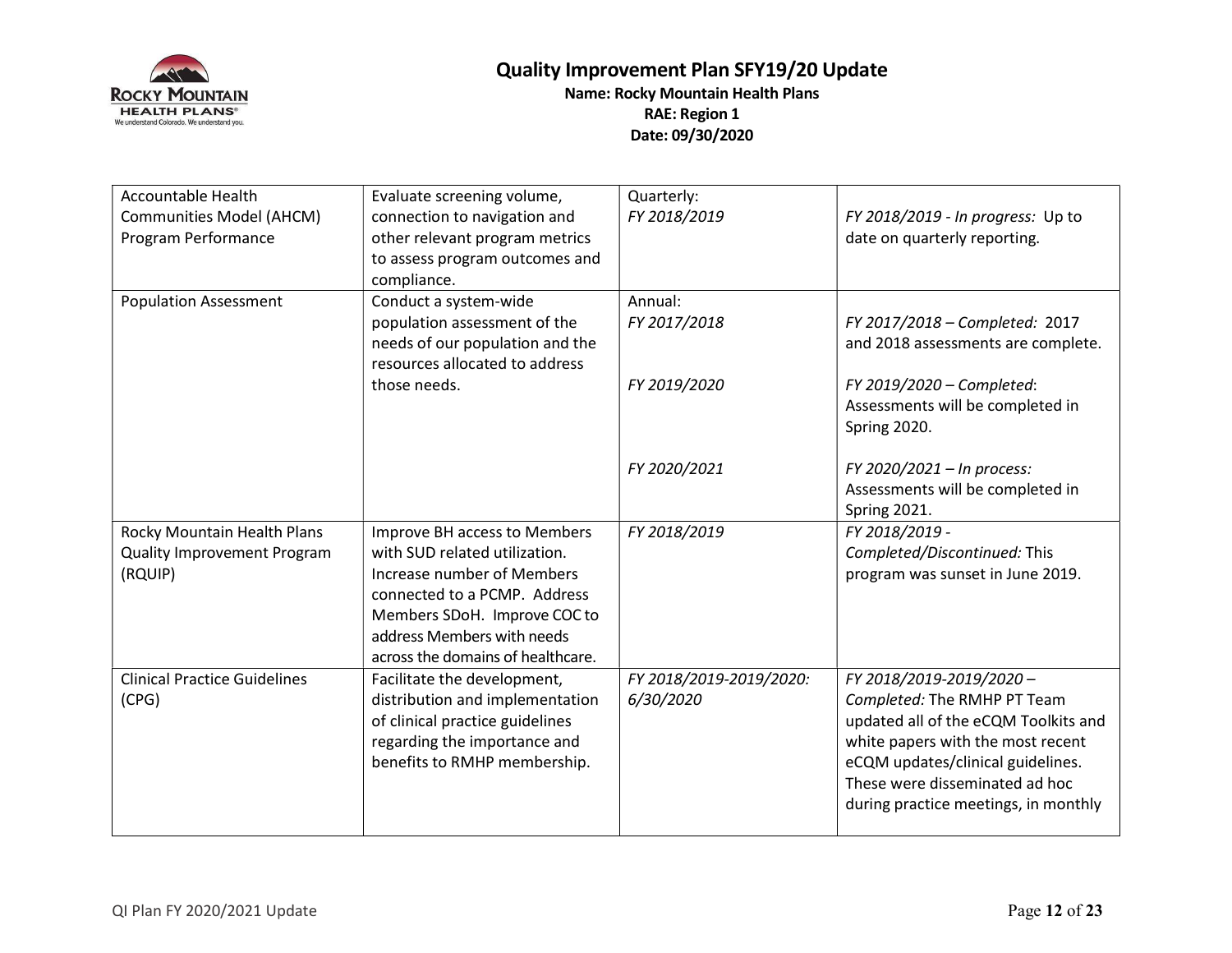

|                                       |                                                                                                                                                   |                                      | newsletters, and referenced in value<br>based contracting (VBC) office hours.                                                                                                                                                                                                                                                                                                                                                                      |
|---------------------------------------|---------------------------------------------------------------------------------------------------------------------------------------------------|--------------------------------------|----------------------------------------------------------------------------------------------------------------------------------------------------------------------------------------------------------------------------------------------------------------------------------------------------------------------------------------------------------------------------------------------------------------------------------------------------|
|                                       |                                                                                                                                                   | FY 2020/2021-2021/2022:<br>6/30/2022 | FY 2020/2021-2021/2022 - In<br>progress: RMHP is currently updating<br>all eCQM Toolkits and white papers<br>with current clinical guidelines aligned<br>with the clinical guidelines on<br>RMHP.org, USPSTF, and other<br>professional organizations like<br>American Heart Association (AMA).<br>Materials will be disseminated to<br>practices in monthly newsletters, VBC<br>office hours, and on an ad hoc basis<br>during practice meetings. |
| <b>Member Experience of Care</b>      |                                                                                                                                                   |                                      |                                                                                                                                                                                                                                                                                                                                                                                                                                                    |
| <b>Behavioral Health Focus Groups</b> | Facilitate Member and provider<br>focus groups throughout Region 1<br>regarding BH services. Identify<br>gaps in care and quality of<br>services. | FY 2018/2019                         | FY 2018/2019 - Completed: Focus<br>groups completed, Executive<br>Summary and Detailed Reports were<br>completed and shared with<br>stakeholders; such as Department of<br>Health Services (DHS), The<br>Department and in community<br>meetings. Findings/themes were<br>shared and each community shared<br>how they would like to receive<br>updates and share feedback with<br>RMHP on an ongoing basis.                                       |
|                                       |                                                                                                                                                   | FY 2019/2020                         | FY 2019/2020 - In progress:<br>Continued offering disability                                                                                                                                                                                                                                                                                                                                                                                       |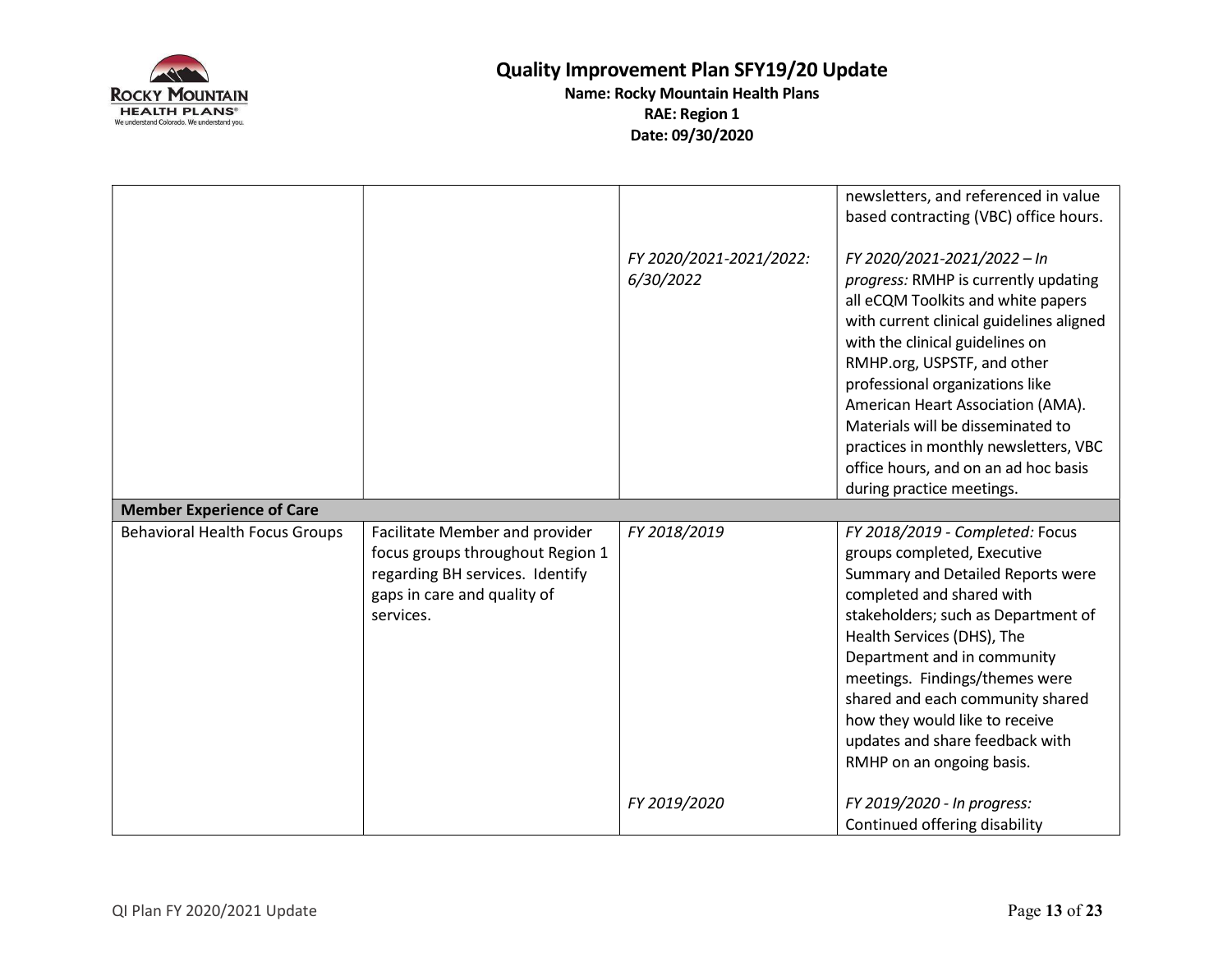

|                                  |                                    |                        | competent care trainings, facilitated<br>by the Colorado Cross- Disability<br>Coalition (CCDC), to our RAE provider<br>network. The distribution of our<br>quarterly provider attributes surveys,<br>which includes questions about<br>completion of culturally competent<br>and disability competent care<br>trainings, has generated interest. |
|----------------------------------|------------------------------------|------------------------|--------------------------------------------------------------------------------------------------------------------------------------------------------------------------------------------------------------------------------------------------------------------------------------------------------------------------------------------------|
| <b>Culturally Competent Care</b> | Offer disability competent care    | FY 2019/2020 - Ongoing | FY 2019/2020 - In progress:                                                                                                                                                                                                                                                                                                                      |
| <b>Provider Trainings</b>        | trainings to our RAE provider      |                        | Continued offering disability                                                                                                                                                                                                                                                                                                                    |
|                                  | network, to enhance the            |                        | competent care trainings, facilitated                                                                                                                                                                                                                                                                                                            |
|                                  | experience of care for Members     |                        | by the Colorado Cross- Disability                                                                                                                                                                                                                                                                                                                |
|                                  | with disabilities.                 |                        | Coalition (CCDC), to our RAE provider                                                                                                                                                                                                                                                                                                            |
|                                  |                                    |                        | network. The distribution of our                                                                                                                                                                                                                                                                                                                 |
|                                  |                                    |                        | quarterly Provider Attributes surveys,                                                                                                                                                                                                                                                                                                           |
|                                  |                                    |                        | which includes questions about                                                                                                                                                                                                                                                                                                                   |
|                                  |                                    |                        | completion of culturally competent<br>and disability competent care                                                                                                                                                                                                                                                                              |
|                                  |                                    |                        | trainings, has generated interest.                                                                                                                                                                                                                                                                                                               |
| Provider Attributes Survey       | Collect in-depth information       | Quarterly:             |                                                                                                                                                                                                                                                                                                                                                  |
| Program                          | about the PC, BH, and Specialty    | FY 2019/2020 - Ongoing | FY 2019/2020 - In progress: Continued                                                                                                                                                                                                                                                                                                            |
|                                  | Care provider network and use      |                        | distributing surveys to all PC providers,                                                                                                                                                                                                                                                                                                        |
|                                  | the information to provide useful, |                        | specialists, and BH providers in RMHPs                                                                                                                                                                                                                                                                                                           |
|                                  | up-to-date, person centered        |                        | network on a quarterly basis.                                                                                                                                                                                                                                                                                                                    |
|                                  | information about the network to   |                        | Information collected is used to                                                                                                                                                                                                                                                                                                                 |
|                                  | Members and promote Member         |                        | populate our provider directories,                                                                                                                                                                                                                                                                                                               |
|                                  | choice.                            |                        | provide up-to-date information to                                                                                                                                                                                                                                                                                                                |
|                                  |                                    |                        | Members who contact us via our One                                                                                                                                                                                                                                                                                                               |
|                                  |                                    |                        | Call Center, and enable our care                                                                                                                                                                                                                                                                                                                 |
|                                  |                                    |                        | coordinators to connect Members                                                                                                                                                                                                                                                                                                                  |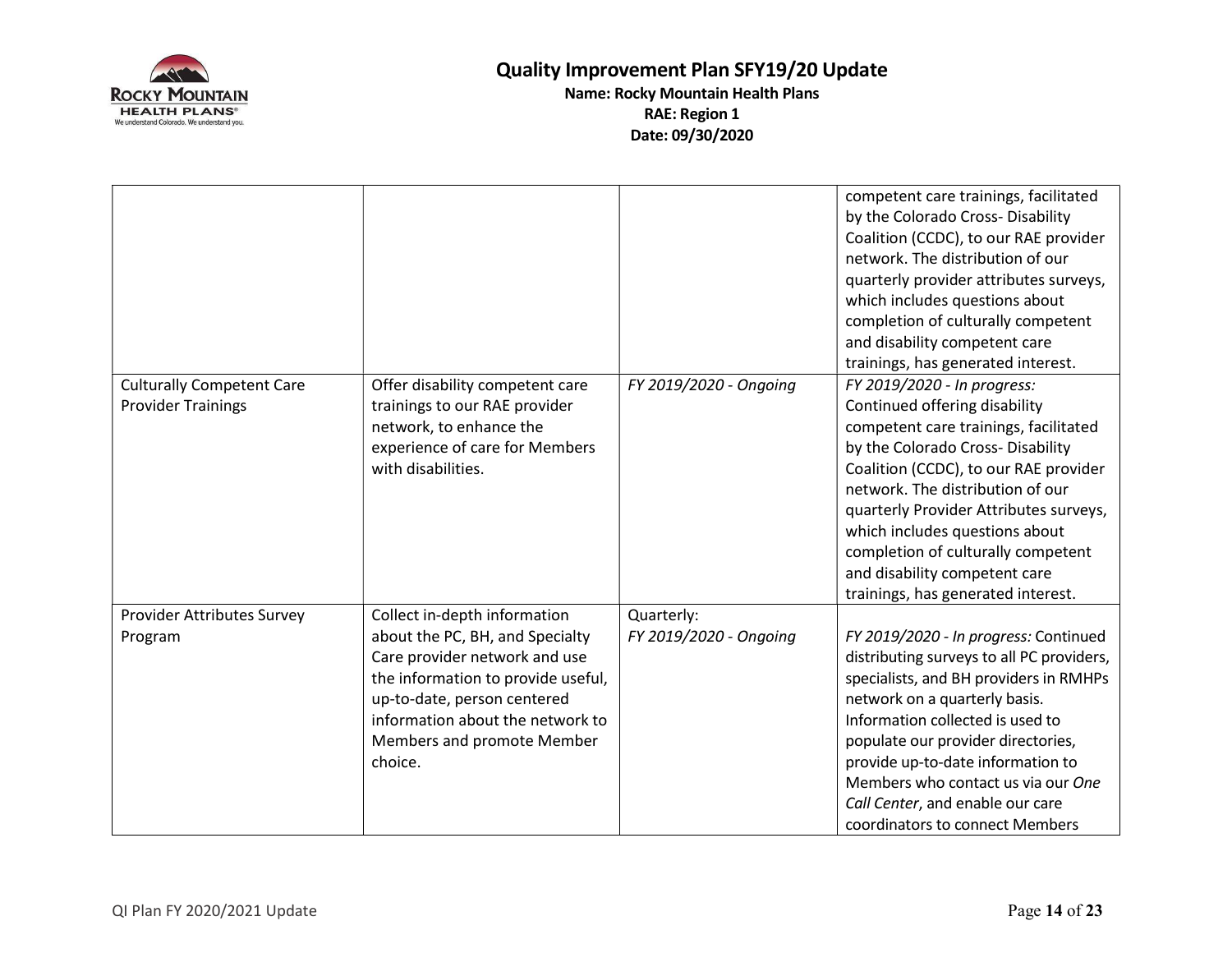

|                                                  |                                                                                                                                                                                                                                                                                          |                        | with appropriate care. Added<br>questions about the pandemic and<br>telehealth services offered in response<br>to COVID-19.                                                                                                                                                                                                                                                                           |
|--------------------------------------------------|------------------------------------------------------------------------------------------------------------------------------------------------------------------------------------------------------------------------------------------------------------------------------------------|------------------------|-------------------------------------------------------------------------------------------------------------------------------------------------------------------------------------------------------------------------------------------------------------------------------------------------------------------------------------------------------------------------------------------------------|
| <b>Under and Over Utilization of Services</b>    |                                                                                                                                                                                                                                                                                          |                        |                                                                                                                                                                                                                                                                                                                                                                                                       |
| Gaps in Care Reporting                           | Decrease service gap closures by:<br>Reporting to PC practices the need<br>of services to Members related to<br>diabetes care and breast cancer<br>screening. Sending incentives and<br>educational materials to Members<br>with gaps in care related to<br>diabetes care, breast cancer | FY 2018/2019           | FY 2018/2019 - Completed: Annual<br>reports were delivered to providers to<br>inform gaps in care and PT<br>processes. Gaps in Care Report was<br>sent to practices October<br>2018. Member incentives for gaps in<br>care were sent between July 2018 -<br>June 2019.                                                                                                                                |
|                                                  | screening, cervical cancer<br>screening and adolescent WCVs.                                                                                                                                                                                                                             | FY 2019/2020 - Ongoing | FY 2019/2020 - In progress:<br>Annual reports delivered to providers<br>to inform gaps in care and PT<br>processes were sent to practices<br>October 2019. Member incentives<br>for gaps in care are sent annually<br>from July 2019 through June 2020.<br>All non-COVID Member and provider<br>communications were placed on<br>pause per the direction of United<br>Healthcare (UHC) in March 2020. |
| <b>Client Over-Utilization</b><br>Program (COUP) | Partner with The Department in<br>administering the Client Over-<br>Utilization Program (COUP). Use<br>the quarterly COUP data files<br>provided by The Department to<br>identify RAE 1 Members who                                                                                      | FY 2019/2020           | FY 2019/2020 - Completed: RMHP<br>worked with members in the<br>COUP program to manage<br>unnecessary emergency department<br>utilization and high risk prescription<br>medications. RMHP received the                                                                                                                                                                                                |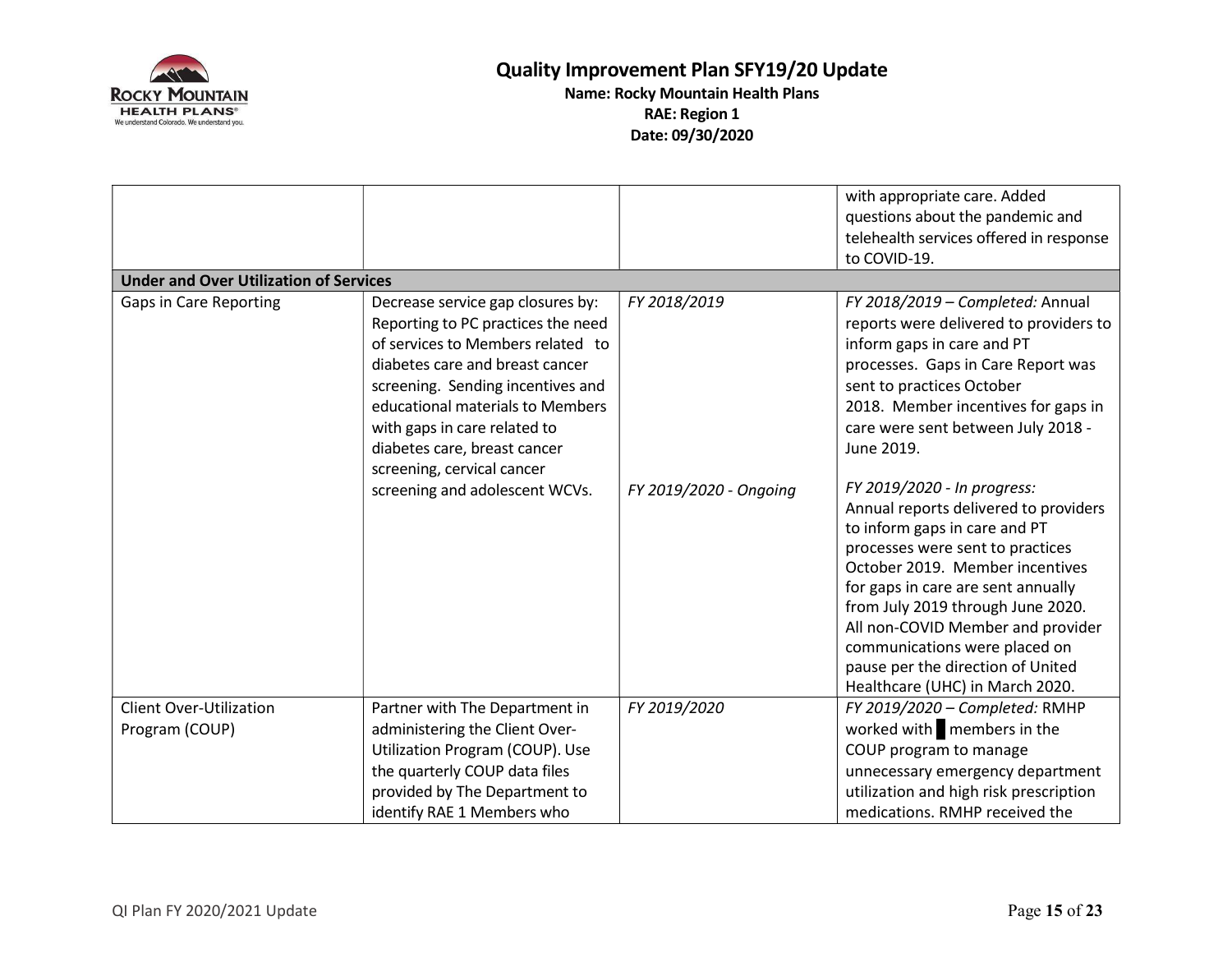

|                                  | might benefit from care             |                        | COUP list each quarter and RMHP's        |
|----------------------------------|-------------------------------------|------------------------|------------------------------------------|
|                                  | coordination that includes specific |                        | clinical pharmacist reviewed the         |
|                                  | on connection to safe and           |                        | Member information to determine          |
|                                  | effective care and prescription     |                        | appropriateness for this program.        |
|                                  | access. . On an annual basis,       |                        |                                          |
|                                  | determine if a Member's lock-in     | FY 2020/2021 - Ongoing | FY 2020/2021 - In progress: RMHP         |
|                                  | restriction should be rescinded or  |                        | continues to receive lists of Members    |
|                                  | maintained after their initial 12   |                        | from The Department and reviews for      |
|                                  | months of COUP enrollment is        |                        | selection for the COUP program.          |
|                                  | complete. Provide education to      |                        | RMHP also reviews Members who            |
|                                  | providers about the purpose of the  |                        | have been in the program for 12          |
|                                  | program and the required referral   |                        | months and advises The Department        |
|                                  | process for enrolled Members.       |                        | on whether or not the Members            |
|                                  |                                     |                        | should remain enrolled in the            |
|                                  |                                     |                        | program.                                 |
| Members with special health      | SHCN has been defined by The        | FY 2019/2020           | FY 2019/2020 - Completed: Focus on       |
| care needs (SHCN)                | Department and mechanisms are       |                        | all special health care needs.           |
|                                  | developed to assess the quality     |                        |                                          |
|                                  | and appropriateness of care         | FY 2020/2021           | FY 2020/2021 - In progress:              |
|                                  | provided to this population.        |                        | Continued focus on all special health    |
|                                  | Within our complex stratification   |                        | care needs with expansion to             |
|                                  | of Members, RMHP has a              |                        | Members identified as complex.           |
|                                  | category of SHCN for children       |                        |                                          |
|                                  | and adults which informs            |                        |                                          |
|                                  | outreach and care planning          |                        |                                          |
|                                  | occurs.                             |                        |                                          |
| <b>Quality of Care Concerns</b>  |                                     |                        |                                          |
| <b>Behavioral Health Quality</b> | Create and maintain QA processes    | FY 2019/2020 - Ongoing | FY 2019/2020 - In progress:              |
| Assurance (QA) Program           | to ensure QOC concerns are          |                        | <b>Behavioral Health Provider Manual</b> |
|                                  | addressed and inform the BH         |                        | updated and distributed to BH            |
|                                  | network.                            |                        | network annually. Last update was        |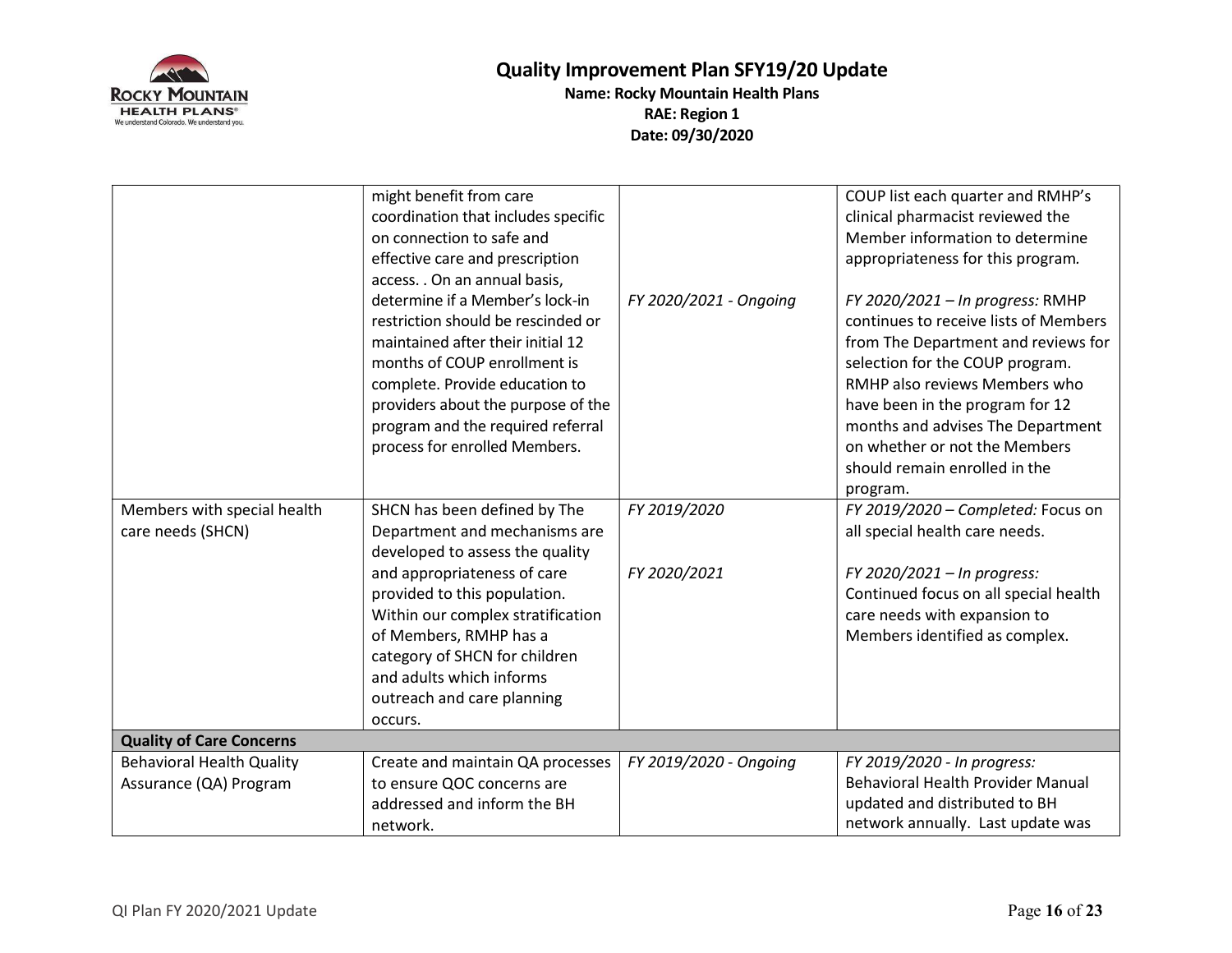

| Quality of Care (QOC) Concerns<br>Program       | Develop and maintain a QOC<br>Concern Reporting and Review<br>Program related to PH (for Prime<br>Members) and BH care (for all<br>RAE Members). | FY 2018/2019<br>FY 2019/2020 - Ongoing                                                             | November 2019 and distributed<br>December 2019. Next update will be<br>in November/December 2020. BH<br>Network Chart Audits in process.<br>FY 2018/2019 - Completed: Policies &<br>Procedures were being developed.<br>FY 2019/2020 - In progress: Regular<br>QOC concerns reported and<br>investigated. Policies & Procedures<br>(P&Ps) have been developed and<br>implemented.                                                                                         |
|-------------------------------------------------|--------------------------------------------------------------------------------------------------------------------------------------------------|----------------------------------------------------------------------------------------------------|---------------------------------------------------------------------------------------------------------------------------------------------------------------------------------------------------------------------------------------------------------------------------------------------------------------------------------------------------------------------------------------------------------------------------------------------------------------------------|
| <b>External Quality Review</b>                  |                                                                                                                                                  |                                                                                                    |                                                                                                                                                                                                                                                                                                                                                                                                                                                                           |
| <b>Health Services Advisory Group</b><br>(HSAG) | Annual Onsite Review for RAE and<br>Prime.                                                                                                       | Annual:<br>FY 2018/2019 - 1/29/2019,<br>Onsite review March 2019<br>and accompanying<br>activities | FY 2018/2019 - Completed: Annual<br>compliance audit and site review<br>completed by HSAG on 2/1/2019.<br>RAE-Prime final report received on<br>4/18/2019, CHP+ final report received<br>on 4/5/2019, RAE-Prime CAP<br>accepted on 6/7/2019 and responses<br>submitted by 9/7/2019; with CHP+<br>CAP accepted on 5/29/2019 and<br>responses submitted on 8/29/2019.<br>CAP submissions final acceptance<br>received on 10/7/2019 for RAE-Prime<br>and 9/16/2019 for CHP+. |
|                                                 |                                                                                                                                                  | FY 2019/2020 - 2/3/2020,<br>Onsite review March 2020                                               | FY 2019/2020 - In progress: Annual<br>compliance audit and site review<br>completed by HSAG between March                                                                                                                                                                                                                                                                                                                                                                 |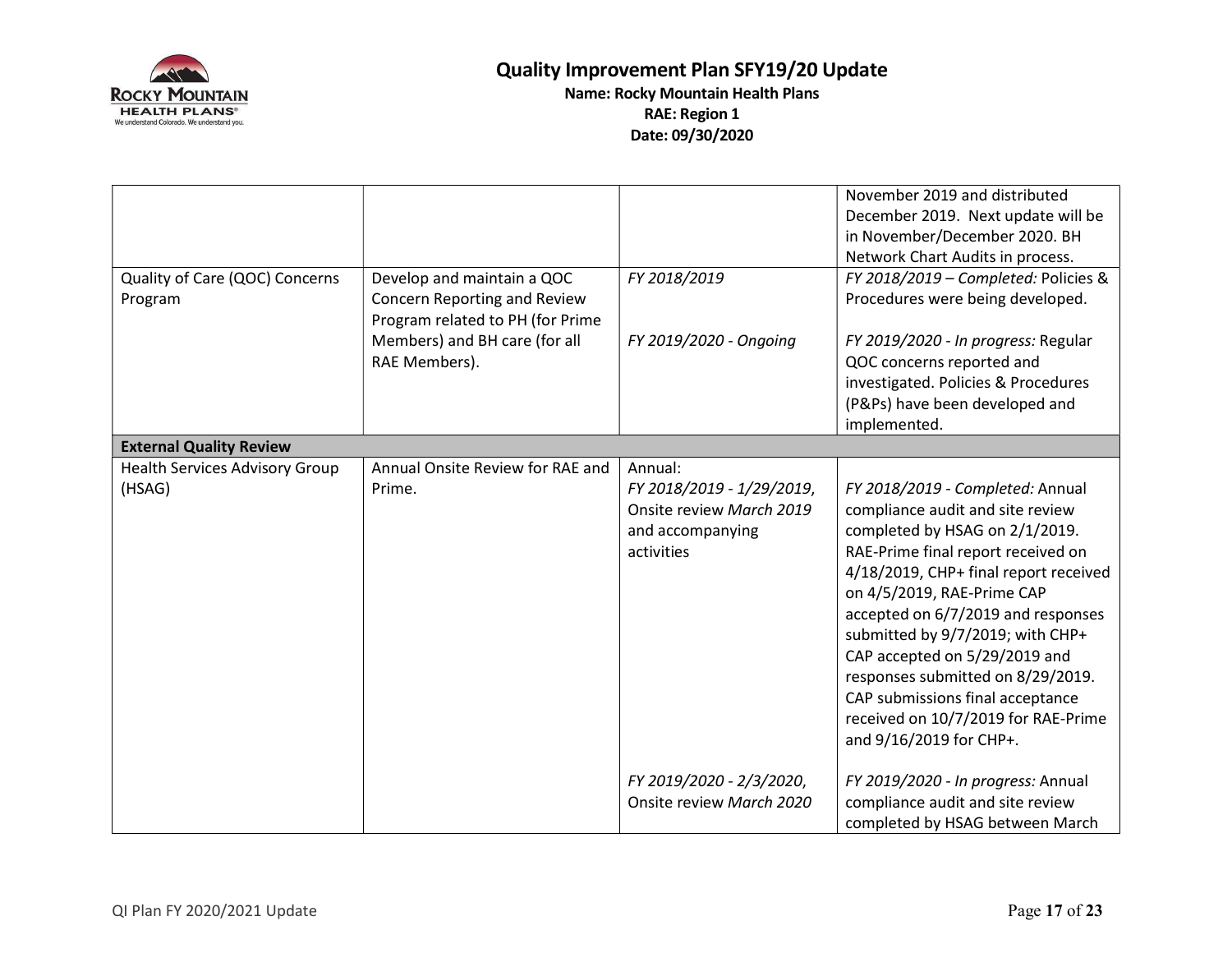

|                                                        |                                                                                                                                                                                                                                                                                                    | and accompanying<br>activities                                                              | 3, 2020 - March 5, 2020. RAE-Prime &<br>CHP+ final reports received on<br>5/7/2020, RAE-Prime CAP and CHP+<br>CAP accepted on 6/23/2020 and<br>submitted on 9/23/2020. RAE-Prime<br>and CHP+ CAP submission final<br>acceptance is TBD.                                                                                                                                                                                                                                                                                                          |
|--------------------------------------------------------|----------------------------------------------------------------------------------------------------------------------------------------------------------------------------------------------------------------------------------------------------------------------------------------------------|---------------------------------------------------------------------------------------------|--------------------------------------------------------------------------------------------------------------------------------------------------------------------------------------------------------------------------------------------------------------------------------------------------------------------------------------------------------------------------------------------------------------------------------------------------------------------------------------------------------------------------------------------------|
|                                                        |                                                                                                                                                                                                                                                                                                    | FY 2020/2021 - February<br>2021, Onsite review March<br>2021 and accompanying<br>activities | FY 2020/2021 - Pending: Annual<br>compliance and site review is<br>proposed for March 16, 2021 through<br>March 18, 2021, with desk request<br>and documentation submission<br>tentatively due in February 2021.                                                                                                                                                                                                                                                                                                                                 |
| <b>Advisory Committees and Learning Collaboratives</b> |                                                                                                                                                                                                                                                                                                    |                                                                                             |                                                                                                                                                                                                                                                                                                                                                                                                                                                                                                                                                  |
| <b>Member Advisory Councils</b><br>(MACs)              | Current objectives for the<br>MACs include:<br>Implement Member engagement<br>metrics. Place Members on<br>accountable communities<br>committees. Continue local<br>outreach events and Member<br>outreach activities. Implement an<br>enhanced process for Member<br>material testing and review. | Quarterly/Every 2 months:<br>FY 2019/2020                                                   | FY 2019/2020 - In progress: The<br>Larimer County MAC meets every<br>other month and the Western Slope<br>MAC meets on a quarterly basis.<br>Three MAC Members serve as voting<br>Members on the Regional RAE<br>Performance Improvement Advisory<br>Committee (PIAC). RMHP welcomed<br>several new Members to the MACs<br>over the past year who continue to<br>actively participate and make<br>valuable contributions. Members<br>continue to inform and drive the<br>meeting agendas. Members receive<br>information and share feedback with |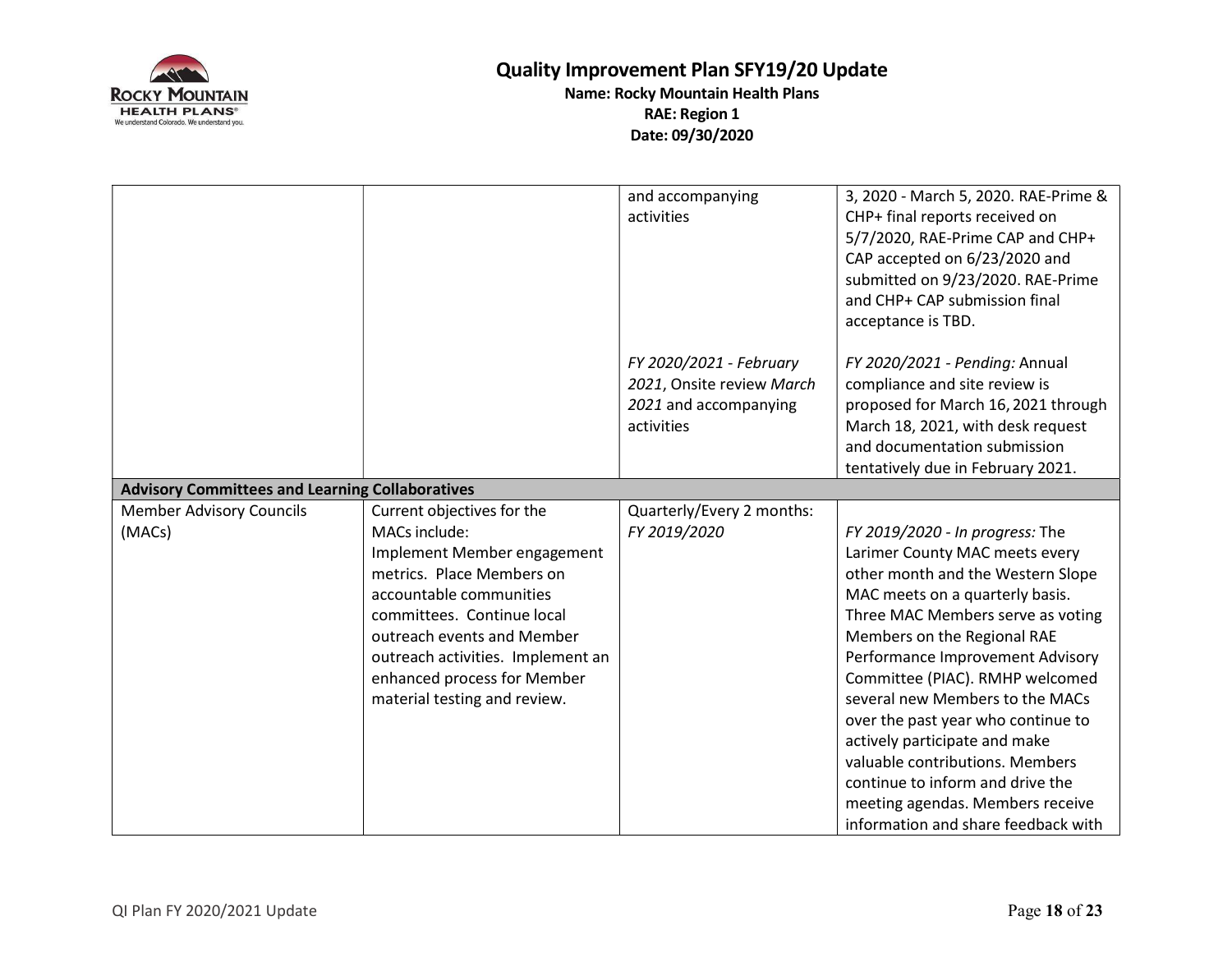

| Deaf Advocacy Groups         |                                                                                                                                                                                                                                                                                                              | Every 2 months: | a variety of guest speakers including;<br>The Department leadership,<br>Members of the state legislature and<br>the Joint Budget Committee, and<br>local healthcare policy leaders.                                                                                                                                                                                                                                                                                                                                                                                                                                                                           |
|------------------------------|--------------------------------------------------------------------------------------------------------------------------------------------------------------------------------------------------------------------------------------------------------------------------------------------------------------|-----------------|---------------------------------------------------------------------------------------------------------------------------------------------------------------------------------------------------------------------------------------------------------------------------------------------------------------------------------------------------------------------------------------------------------------------------------------------------------------------------------------------------------------------------------------------------------------------------------------------------------------------------------------------------------------|
|                              | Current objectives for the Bridging<br>Communications groups include:<br>Produce and distribute provider<br>videos on deaf culture (Larimer<br>County). Facilitate a second deaf<br>access conference on the Western<br>Slope. Continue outreach to other<br>deaf individuals about ways to get<br>involved. | FY 2019/2020    | FY 2019/2020 - In progress: Larimer<br>County and Western Slope Bridging<br>Communications groups typically<br>meet every two months to discuss<br>and address issues that the deaf<br>community faces. The groups have<br>provided trainings to health care<br>providers about the deaf culture and<br>the needs of the deaf community<br>when accessing healthcare and have<br>been instrumental in advocating for<br>the continued funding of the Rural<br>Interpreting Services Project (RISP)<br>that provides American Sign Language<br>(ASL)/English interpreting services for<br>rural Coloradans at no cost to the<br>provider or the deaf consumer. |
| Program Improvement Advisory | Provide a structured environment                                                                                                                                                                                                                                                                             | Quarterly:      |                                                                                                                                                                                                                                                                                                                                                                                                                                                                                                                                                                                                                                                               |
| Committee (PIAC)             | for diverse community involvement                                                                                                                                                                                                                                                                            | FY 2019/2020    | FY 2019/2020 - In progress: The                                                                                                                                                                                                                                                                                                                                                                                                                                                                                                                                                                                                                               |
|                              | and a place where Members, family                                                                                                                                                                                                                                                                            |                 | Regional PIAC meets quarterly. In                                                                                                                                                                                                                                                                                                                                                                                                                                                                                                                                                                                                                             |
|                              | Members or caregivers can provide                                                                                                                                                                                                                                                                            |                 | February-March 2020, RMHP                                                                                                                                                                                                                                                                                                                                                                                                                                                                                                                                                                                                                                     |
|                              | feedback in a safe environment, in                                                                                                                                                                                                                                                                           |                 | conducted a survey of PIAC members                                                                                                                                                                                                                                                                                                                                                                                                                                                                                                                                                                                                                            |
|                              | order to improve the services that                                                                                                                                                                                                                                                                           |                 | to help establish PIAC priority areas of                                                                                                                                                                                                                                                                                                                                                                                                                                                                                                                                                                                                                      |
|                              | we provide as the RAE.                                                                                                                                                                                                                                                                                       |                 | focus for the coming year. The                                                                                                                                                                                                                                                                                                                                                                                                                                                                                                                                                                                                                                |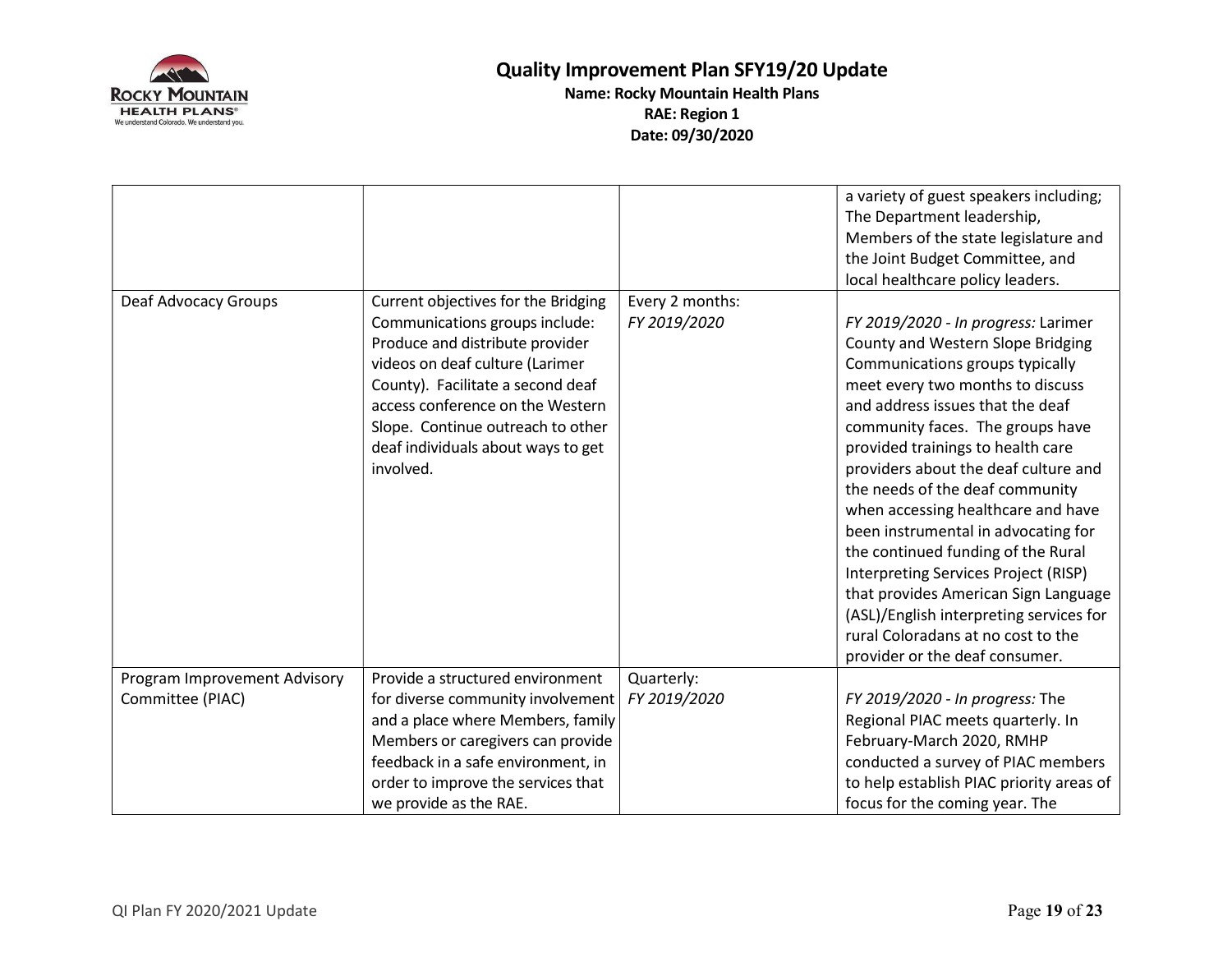

|                                                      | Strengthen relationships across<br>Region 1. Share information and<br>feedback. Collaboratively develop<br>solutions to critical health issues.<br>Prioritize work as the RAE. |                          | following topics were identified as the<br>top priorities:<br>- Care Coordination<br>- Social determinants of health<br>- Access and availability                                                                                                                                                                                                                                                                                                                                                                                               |
|------------------------------------------------------|--------------------------------------------------------------------------------------------------------------------------------------------------------------------------------|--------------------------|-------------------------------------------------------------------------------------------------------------------------------------------------------------------------------------------------------------------------------------------------------------------------------------------------------------------------------------------------------------------------------------------------------------------------------------------------------------------------------------------------------------------------------------------------|
|                                                      |                                                                                                                                                                                |                          | - Medicaid attribution and enrollment<br>Based on survey feedback, RMHP<br>implemented several changes<br>beginning with the May 2020 meeting<br>including a condensed timeframe for<br>the meetings (from four to three<br>hours), and a transition to providing<br>standing updates in written format<br>instead of verbally during meetings to<br>reserve more time for interactive<br>discussions on new topics. A Care<br><b>Coordination Task Force was formed</b><br>in June 2020 to share learnings and<br>recommendations to the PIAC. |
| Value Based Contracting (VBC)<br><b>Office Hours</b> | Improve network performance<br>through ongoing provider<br>education and learning<br>collaboration.                                                                            | Monthly:<br>FY 2019/2020 | FY 2019/2020 - In progress: Each<br>month, RMHPs PT team facilitates a<br>Value-Based Contracting (VBC) Office<br>Hours webinar for the provider<br>network to learn about relevant<br>topics and ask questions. Each month<br>the series includes updates on the<br>following three initiatives: RAE, Prime<br>and CPC+. Examples of topics<br>covered at the RAE focused webinars<br>include; attribution, short-term BH                                                                                                                      |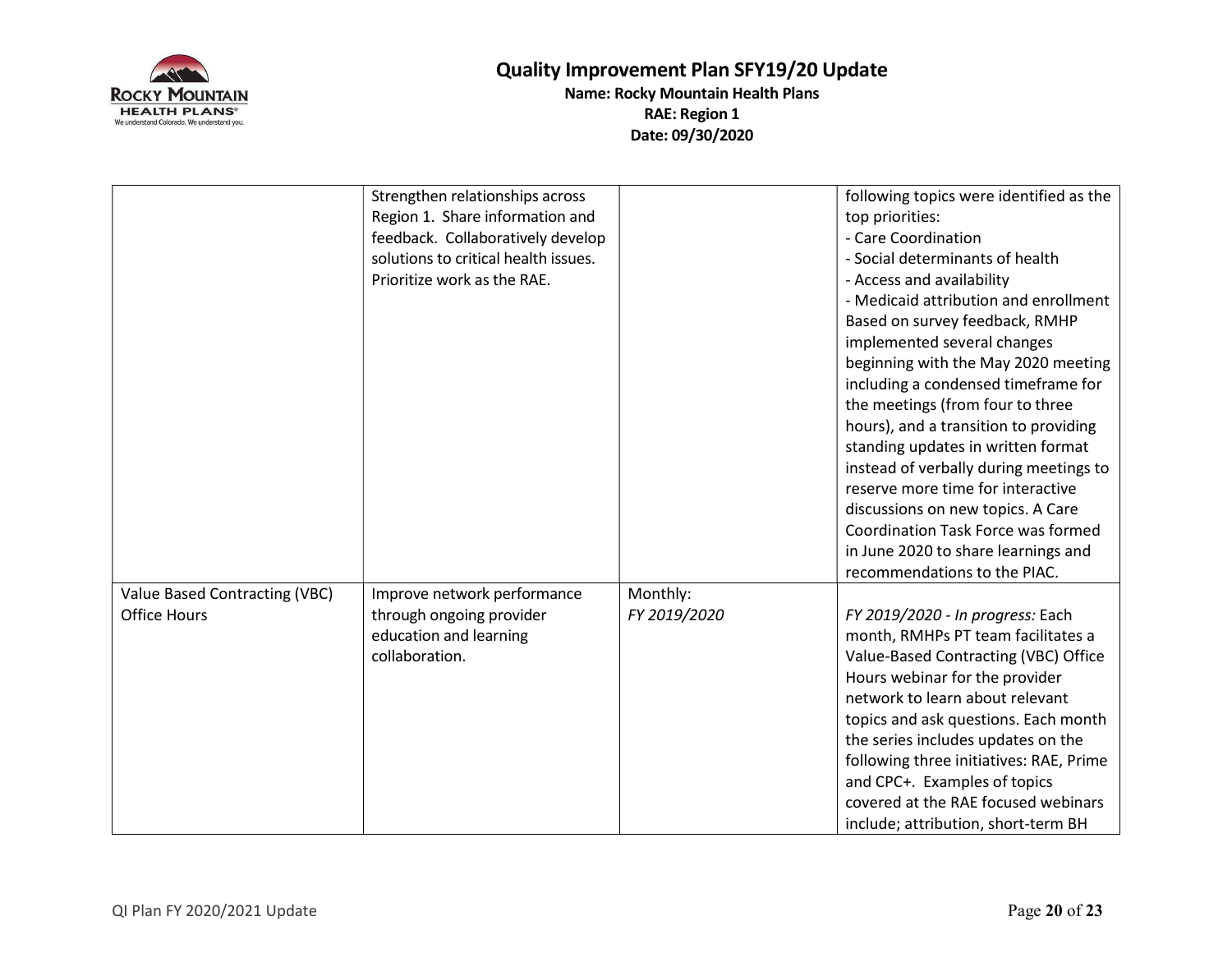

| <b>Quality and Compliance Monitoring</b>    |                                                                                                                                         |                              | services in the PC setting, a<br>demonstration of the CareNow<br>telehealth platform, KPIs, and the<br>Alternative Payment Model (APM).                                                                                                                                                                                                                 |
|---------------------------------------------|-----------------------------------------------------------------------------------------------------------------------------------------|------------------------------|---------------------------------------------------------------------------------------------------------------------------------------------------------------------------------------------------------------------------------------------------------------------------------------------------------------------------------------------------------|
| <b>Network Adequacy Validation</b><br>Audit | <b>Network Adequacy Validation</b><br>Audit (NAV) - Prime, CHP+ and<br>RAE.                                                             | December 2019                | Completed: Information delivered to<br>The Department and HSAG in<br>December 2019.                                                                                                                                                                                                                                                                     |
| <b>Information Systems Review</b>           | Information Systems (IS) Review<br>(Formerly BHRR- Behavioral<br>Health Record Review): RAE<br>questionnaire response due<br>2/16/2019. | February 2019                | Completed: Submitted.                                                                                                                                                                                                                                                                                                                                   |
| RMHP Prime 412 Audit                        | 412 Audit of Prime encounter<br>data. Goal is to assure quality and<br>alignment with medical records.                                  | FY 2019/2020 - March 2020    | FY 2019/2020 - Completed: HSAG and<br>The Department developed and<br>finalized encounter data, quality and<br>reviewing guidelines. RMHP received<br>generated 412 sample list and<br>guidelines in January 2020. Records<br>were procured and the audit was<br>conducted and completed January-<br>March 2020. Final report received in<br>July 2020. |
|                                             |                                                                                                                                         | FY 2020/2021 - March<br>2021 | FY 2020/2021 - In process: Sample<br>records for audit are expected to be<br>received 1/6/2021.                                                                                                                                                                                                                                                         |
| RMHP RAE 411 Audit                          | 411 Audit of RAE behavioral<br>health encounter data. Goal is to<br>assure quality and alignment with<br>medical records.               | FY 2019/2020 - March 2020    | FY 2019/2020 - Completed: HSAG and<br>The Department developed and<br>finalized encounter data, quality and<br>reviewing guidelines. RMHP received                                                                                                                                                                                                      |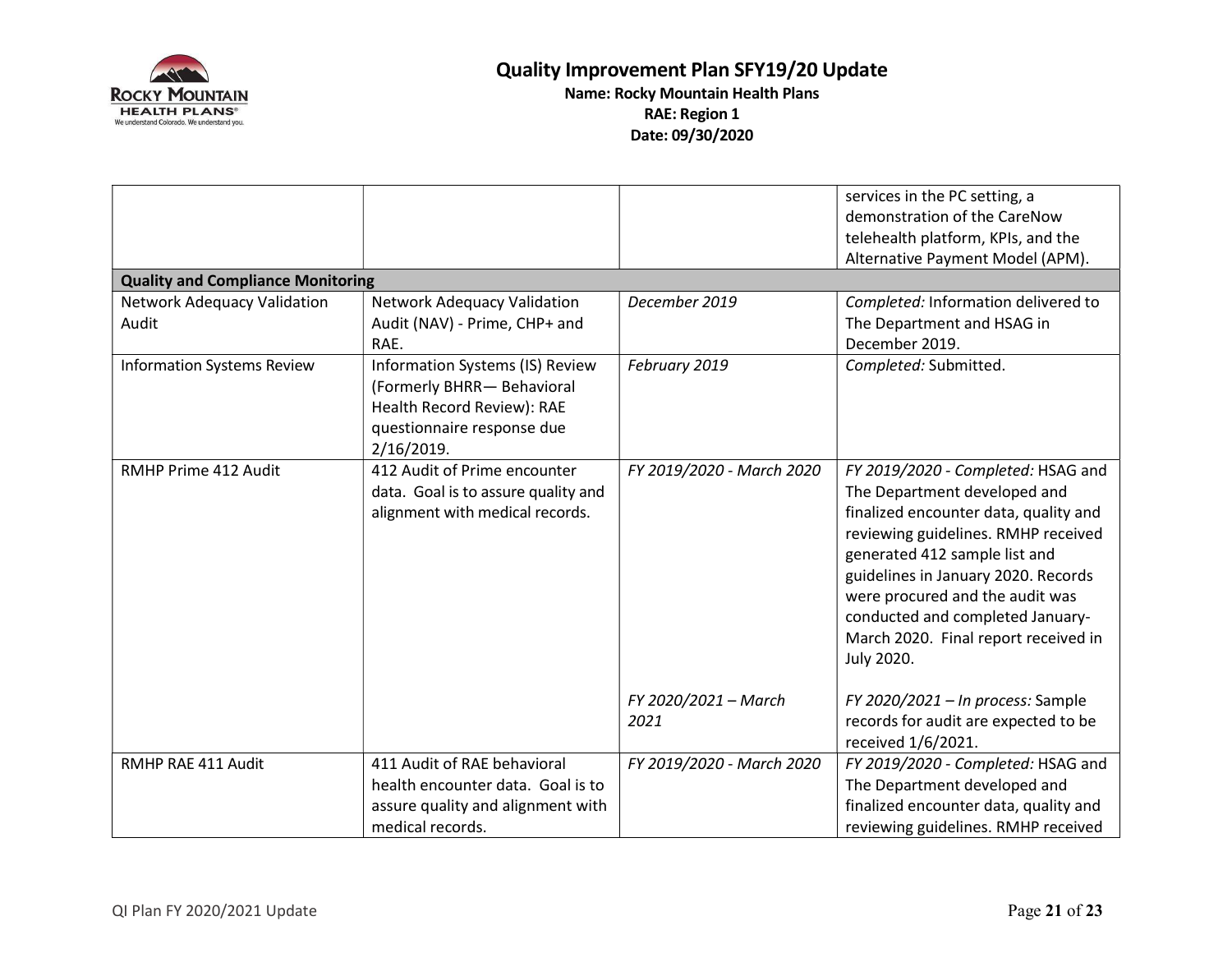

|                                                    |                                                                                                                                                                                                                                                                                                                                                            | FY 2020/2021 - March 2021    | generated RAE specific 411 encounter<br>sample list and guidelines in January<br>2020. BH records were procured and<br>the audit was conducted and<br>completed in January-March 2020.<br>Final report received in July 2020.<br>FY 2020/2021 - In process: Sample<br>records for audit are expected to be |
|----------------------------------------------------|------------------------------------------------------------------------------------------------------------------------------------------------------------------------------------------------------------------------------------------------------------------------------------------------------------------------------------------------------------|------------------------------|------------------------------------------------------------------------------------------------------------------------------------------------------------------------------------------------------------------------------------------------------------------------------------------------------------|
|                                                    |                                                                                                                                                                                                                                                                                                                                                            |                              | received 1/6/2021.                                                                                                                                                                                                                                                                                         |
| 412 Quality Improvement Plan                       | 412 Quality Improvement Plan<br>(QUIP) Audit for Prime.                                                                                                                                                                                                                                                                                                    | FY 2019/2020 - March 2020    | FY 2019/2020 - Completed: All<br>phases have been completed.                                                                                                                                                                                                                                               |
|                                                    |                                                                                                                                                                                                                                                                                                                                                            | FY 2020/2021 - March 2020    | FY 2020/2021 - In process: Phase 1<br>and 2 are completed, phase 3 is due<br>in October 2020 if necessary.                                                                                                                                                                                                 |
| 411 Quality Improvement Plan                       | 411 Quality Improvement Plan<br>(QUIP) Audit for RAE BH.                                                                                                                                                                                                                                                                                                   | FY 2020/2021 - March 2020    | FY 2020/2021 - In process: Phase 1<br>and 2 are completed, phase 3 is due<br>in October 2020 if necessary.                                                                                                                                                                                                 |
| Credentialing/Re-credentialing of<br>practitioners | RMHP applies NCQA standards<br>for credentialing and re-<br>credentialing providers. After<br>initial credentialing, a provider<br>must re-credential every 3<br>years. In addition, RMHP<br>conducts monthly monitoring<br>to ensure licensing is still in<br>effect and providers are not<br>under sanctions, debarred or<br>on the CMS preclusion list. | FY 2019/2020<br>FY 2020/2021 | FY 2019/2020 - Completed: New<br>credentialing and tracking mechanism<br>was developed and implemented.<br>FY 2020/2021 - In process: Monthly<br>monitoring continues with timely<br>credentialing reviews.                                                                                                |